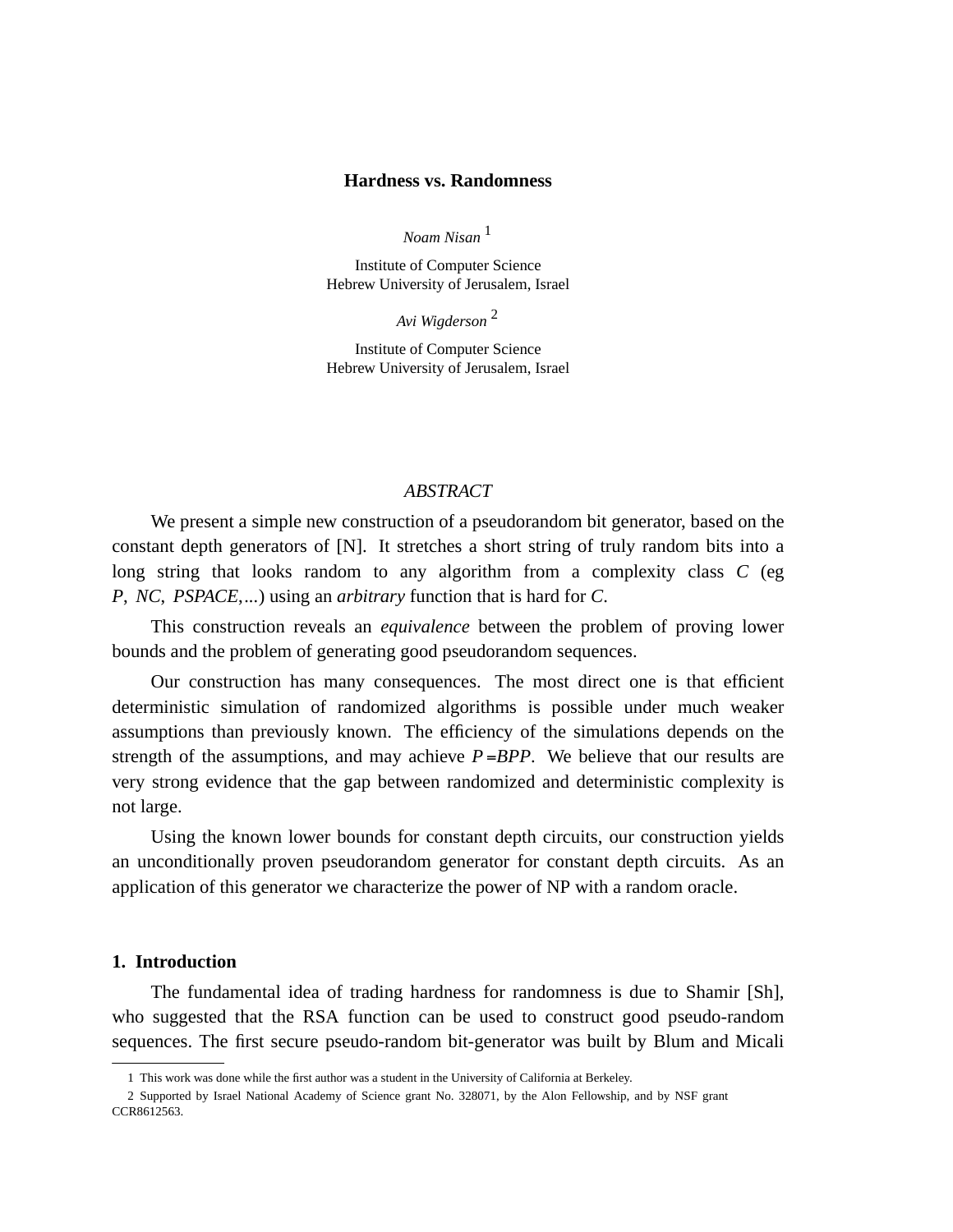[BlM], who used the intractability of the Discrete Logarithm function. These ideas were generalized by Yao [Ya], who showed that any one-way permutation can be used to construct generators that fool every polynomial time computation. This result gave the first explicit hardness-randomness trade-off: if no poly-size circuit can invert the one-way permutation, then  $RP \subseteq \bigcap_{\alpha}DTIME(2^{n^{\epsilon}})$ . Yao's result was recently generalized by Impagli<sup>ε</sup>*>*0 azzo, Levin and Luby [ILL] who succeeded in constructing a pseudorandom generator based on an arbitrary one-way function.

In all these papers, the generator uses the one-way function *f* essentially as follows: >From a random string  $X_0$  (the seed), it computes a sequence  $\{X_i\}$  by  $X_{i+1} = f(X_i)$ . The output bits  $b_i$  depend on this sequence. The heart of the argument is then showing that a small circuit that is not fooled by the bit sequence  ${b_i}$  can be used to compute  $f^{-1}$ , contradicting its assumed hardness. A deterministic simulation of a randomized algorithm then proceeds by trying all possible seeds  $X_0$ .

These pseudorandom generators can all be computed by polynomial time Turing machines, and in fact this requirement is usually considered part of the definition of pseudorandom generators. While this requirement is needed for various cryptographic applications, it is not needed for "simulation of randomized algorithms" purposes, which are the focus of interest in this paper. We thus propose to separate the requirements regarding the running time of the generator form the requirements regarding the "pseudorandomness" (security) of its output. In this paper we will thus use the term "pseudorandom generator" for any function whose output "looks random" (to some class of algorithms). Of course, for our pseudorandom generators to be of any interest we will separately need to show that they can be computed "sufficiently fast".

All of the pseudorandom generators mentioned above share the following limitations:

- (1) They require a strong unproven assumption. (the existence of a one-way function, an assumption which is even stronger than *P*≠*NP*)
- (2) They are sequential, and can not be applied to an arbitrary complexity class. The only known parallel pseudorandom generator [RT] is based on a very specific function. There is no known construction of pseudorandom generators for NC that is based on a general complexity assumption about NC.

We propose here a new construction of a generator, based on the constant depth generators of [N], which avoids both problems. This generator does not run in polynomial time, but it can be computed sufficiently fast for our simulation purposes. The generator can be based on the hardness of approximation of an arbitrary function in *EXPTIME*, and is completely parallel and thus can be applied to other complexity classes. (To "approximate a function" means to agree with it on a large fraction of inputs -- exact definitions appear in section 2.1). Simply, each output bit  $b_i$  of the generator is computed by applying  $f$  to a subset  $S_i$  of the bits in the seed  $X_0$ . These subsets (up to exponentially many)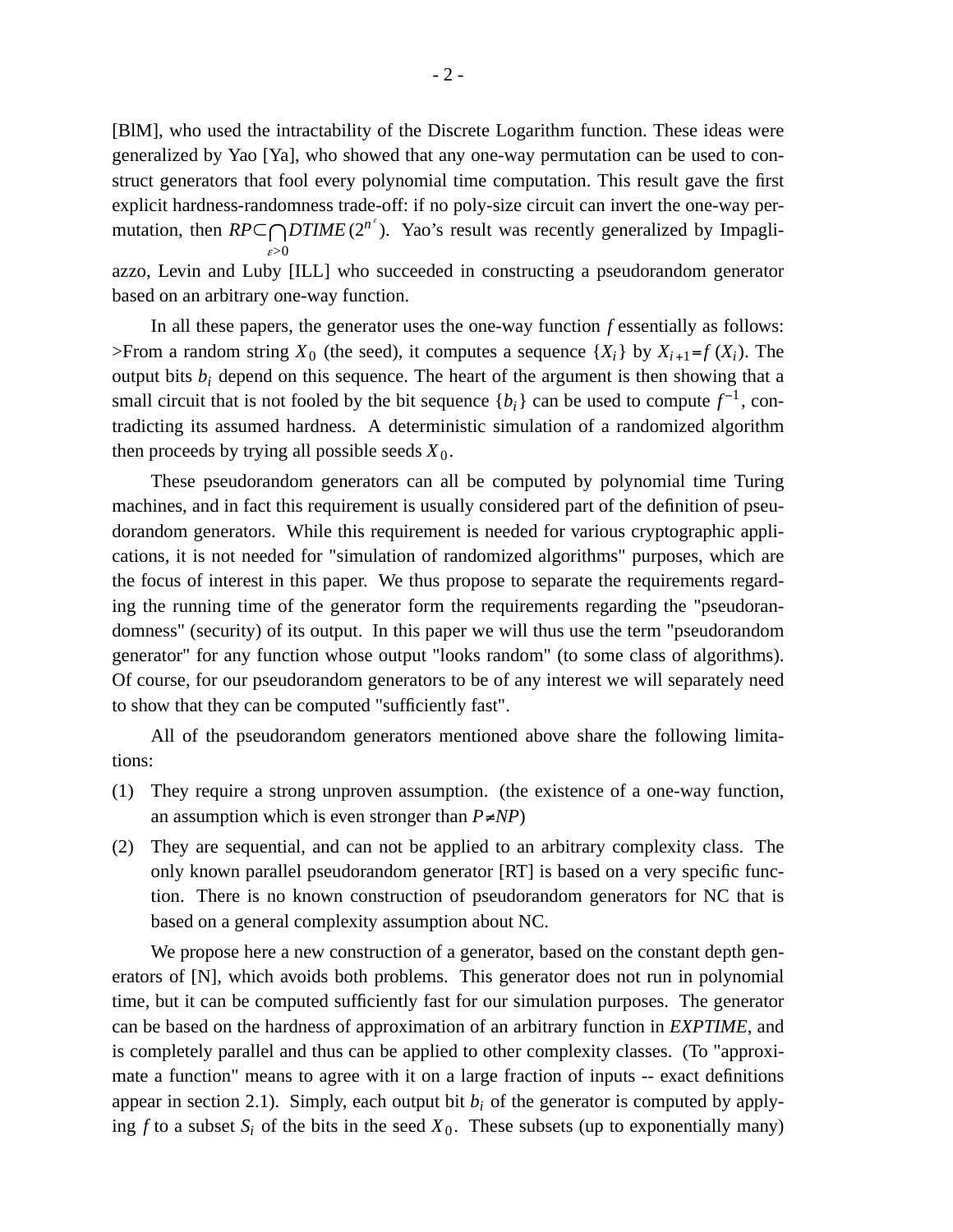are explicitly described and have the property that every pair of them is nearly disjoint. Here this property is the heart of ensuring the quality of the bits.

Perhaps the most important conceptual implication of this construction is that it proves the *equivalence* between the problem of proving lower bounds for the size of circuits approximating functions in EXPTIME, and the problem of constructing pseudorandom generators which run "sufficiently fast".

**Theorem 1**: For every function *s*,  $m \le s$  ( $m$ )≤2<sup>*m*</sup> the following are equivalent:

- (1) For some  $c > 0$  EXPTIME cannot be approximated by circuits of size  $s(m^c)$ .
- (2) For some  $c > 0$  there exists a Pseudo-random generator  $\{G_m: \{0, 1\}^m \rightarrow \{0, 1\}^{s(m^c)}\}$  that runs in time exponential in *m* and its output looks random to any circuit of size *s*(*m c* ).

This theorem should be contrasted with the result of Impagliazzo, Levin and Luby [ILL] showing the equivalence of proving the existence of *one* −*way* functions and constructing pseudorandom generators which run in *polynomial time*. Our construction requires weaker assumptions but yields less efficient pseudorandom generators. This loss, however, does not have any effect when using pseudorandom generators for the deterministic simulation of randomized algorithms.

This construction has many implications and we describe some of them in section three.

## **Hardness - Randomness tradeoff**

We first show that efficient deterministic simulation of randomized algorithms is possible under much weaker assumptions than previously known. The efficiency of the simulation depends on the strength of the assumption; a strong enough assumption implies P=BPP. An example of this tradeoff is:

**Theorem 2:** If EXPTIME cannot be approximated by polynomial size circuits then  $R P \subseteq \bigcap_{\alpha} DTIME(2^{n^{\epsilon}}).$ <sup>ε</sup>*>*0

Comment: All our simulation results are stated for one-sided error classes, but obviously hold for the two-sided analogs as well.

Since the assumptions required for our generator are so weak and natural, we believe that this work provides overwhelming evidence that the gap between deterministic and randomized complexity is not large.

In [Ya], the same consequence is obtained assuming one-way permutations exist, an assumption which is stronger than *NP*∩*Co* <sup>−</sup>*NP* cannot be approximated by polynomial size circuits.

#### **Randomized Parallel Computation**

Reif and Tygar [RT] considered simulation of probabilistic parallel algorithms under intractability assumptions. They showed how to parallelize the Blum-Micali type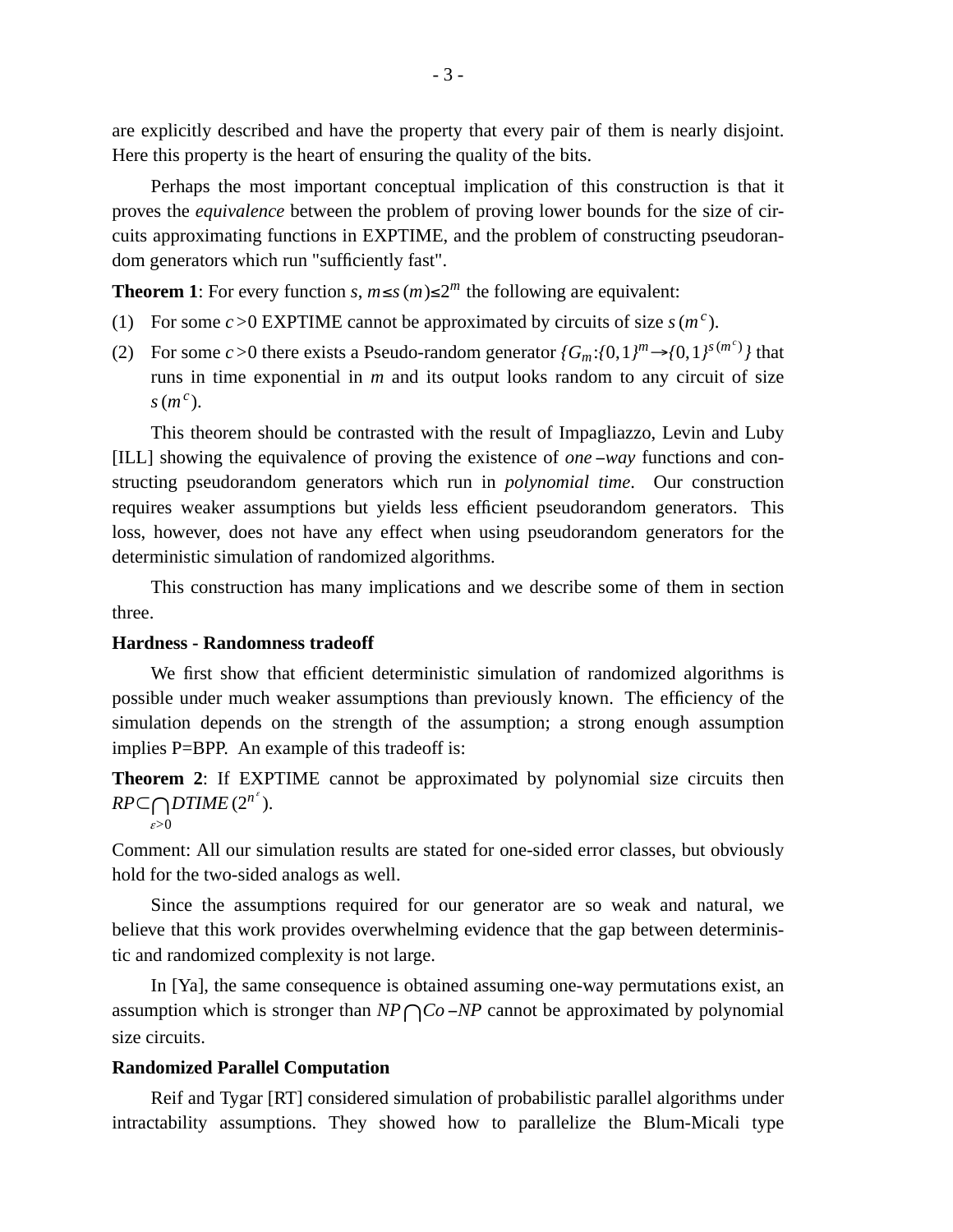generator over a particular function (inverse mod p), and thus get a pseudorandom generator for *NC* assuming that this function (which is in *P*) cannot be approximated by NC circuits. Under this assumption they obtain  $RNC\square \bigcap_{\alpha} DSPACE$  (*n*<sup> $\varepsilon$ </sup>). As our construction <sup>ε</sup>*>*0

is parallel, we can obtain:

**Theorem 3:** If PSPACE cannot be approximated by NC circuits then  $\mathit{RNC}$   $\cap$  *DSPACE* (*n*<sup> $\varepsilon$ </sup>) <sup>ε</sup>*>*0

# **Randomized Constant Depth Circuits**

Ajtai and Wigderson [AW] studied the simulation of probabilistic constant- depth circuits, since for them lower bounds exist. They devised a complicated generator, based on the proof methods of the parity lower bound, that gave the first nontrivial simulation result proven without any assumptions:  $RAC^0 \subset \bigcap_{\alpha} DSPACE(n^{\epsilon})$ . Our construction <sup>ε</sup>*>*0

enables us to use directly the best parity lower bound [Ha] and obtain the stronger result:

**Theorem 5**:  $RAC^0$ ⊂∪ $DSPACE((\text{log}n)^c)$ *c*

This result is *not* based on any unproven assumptions. The only other complexity class for which pseudorandom generators are unconditionally proven to exist is Logspace [BNS].

## **Random Oracles**

The power of random oracles is an old subject of interest [BG, BGS]. For a complexity class *C*, define  $almost - C = \{L : L \in C^A \text{ for almost all oracles } A\}.$ 

Baker and Gill [BG] proved that  $almost - P = BPP$ , suggesting that *BPP* is the right probabilistic analog of *P*. Babai [Ba] introduced the class *AM* (Arthur-Merlin games) and proposed it as a probabilistic analog of *NP*. We justify this intuition, answering an open question of Babai and Sipser (see [BM]).

# **Theorem 6**: *almost* −*NP* = *AM*.

The proof relies on a description of *almost* −*NP* as a probabilistic, exponential size, constant-depth circuit, and our generator. A similar consideration, together with Sipser's result that *BPP*⊂*PH* [Si1], implies the surprising fact that random oracles do not help the polynomial time hierarchy.

## **Theorem 7**: *almost* −*PH* = *PH*.

## **BPP and the Polynomial Time Hierarchy**

In [Si1] Sipser showed that *BPP* is contained in the polynomial time hierarchy. Gacs improved on this and showed that *BPP* is actually contained in  $\Sigma_2 \cap \Pi_2$ . Using our generator, we give a completely different, simple proof of this fact.

#### **Time vs. Space and Randomness vs. Determinism**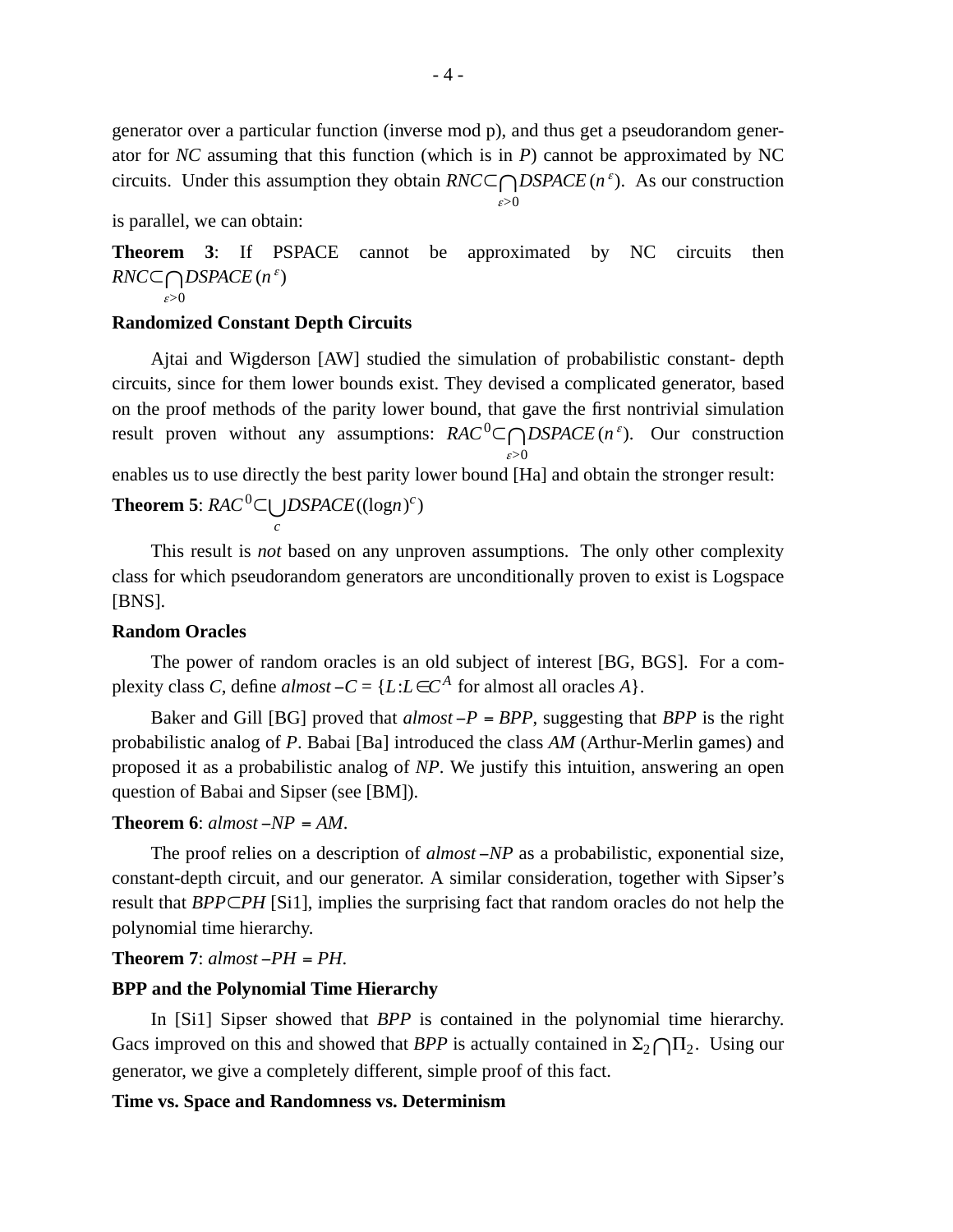In [Si2] Sipser made the striking observation that efficient deterministic simulation of probabilistic algorithms is intimately related to efficient simulation of time by space (in a certain weak sense).

Assuming that it is possible to explicitly construct certain strong expanders, he proved that either  $RP = P$ , or else some nontrivial space-efficient simulation of timebounded Turing machines is possible. (A space simulation which is significantly better than the best unconditional bound of  $t(n)$  */* log  $t(n)$  of Hopcroft, Paul and Valiant [HPV]).

We use our generator to give a completely different proof of a slightly weaker relation, but using no unproven assumption.

**Note**: Since this manuscript was originally written [BFNW] have strengthened some of the results appearing here.

#### **2. The generator**

In this section we state and prove our results for pseudorandom generators that look random to small circuits, and thus also to time-bounded Turing machines. All the definitions and theorems we give have natural analogues regarding pseudorandom generators for other complexity classes such as depth-bounded circuits, etc. It is rather straightforward to make the required changes, and we leave it to the interested reader.

### **2.1. Definitions**

Informally speaking, a pseudorandom generator is an "easy to compute" function which converts a "few" random bits to "many" pseudorandom bits that "look random" to any "small" circuit. Each one of the quoted words is really a parameter, and we may get pseudorandom generators of different qualities according to the choice of parameter. For example, the standard definitions are: "easy to compute" = polynomial time; "few" =  $n^{\epsilon}$ (for some  $0 < \varepsilon < 1$ ); "many" = *n*; "look random" = subpolynomial difference in acceptance probability; and "small" = any polynomial. We wish to present a more general tradeoff, and obtain slightly sharper results than these particular choices of parameters allow. Although all these parameters can be freely traded-off by our results, it will be extremely messy to state everything in its full generality. We will thus restrict ourselves to two parameters that will have multiple purposes. The choice was made to be most natural from the "simulation of randomized algorithms" point of view.

The first parameter we have is "the quality of the output", this will refer to 3 things: the number of bits produced by the generator, the maximum size of the circuit the generator "fools", and the reciprocal of difference in accepting probability allowed. In general, in order to simulate a certain randomized algorithm, we will require a generator with quality of output being approximately the running time of the algorithm.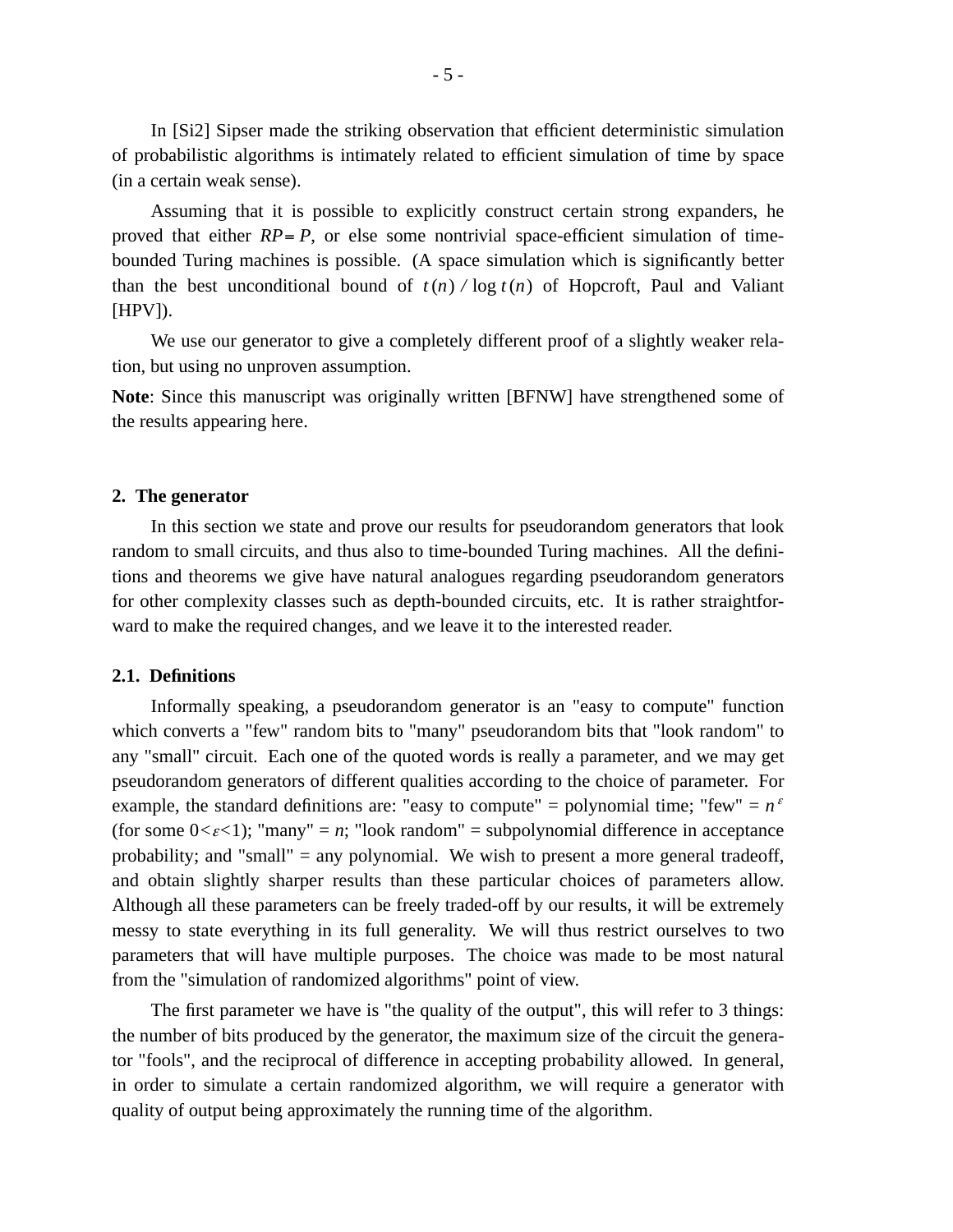The second parameter is "the price" of the generator, this will refer to both the number of input bits needed, and to the logarithm of the running time of the generator. In general, the deterministic time required for simulation will be exponential in the "price" of the generator.

**Definition**:  $G = {G_n : (0, 1)^{l(n)} \rightarrow (0, 1)^n}$ , denoted by  $G: l \rightarrow n$ , is called a *pseudorandom generator* if for any circuit *C* of size *n*:

$$
\left| \Pr \left[ C(y)=1 \right] - \Pr \left[ C(G(x))=1 \right] \right| < \frac{1}{n}
$$

where *y* is chosen uniformly in  $\{0, 1\}^n$ , and *x* in  $\{0, 1\}^l$ .

We say *G* is a *quick* pseudorandom generator if it runs in deterministic time exponential in its *input* size,  $G \in DTIME(2^{O(l)})$ .

We will also define an *extender*, a pseudorandom generator that only generates one extra bit:

**Definition**:  $G = \{G_l : \{0, 1\}^l \rightarrow \{0, 1\}^{l+1}\}$  is called an *n*-*extender* if for any circuit *C*, of size *n*:

$$
\left|Pr\left(C(y)=1\right)-Pr\left(C(G(x))=1\right)\right| \le 1/n
$$

where *y* is chosen uniformly in  $\{0, 1\}^{l+1}$ , and *x* in  $\{0, 1\}^{l}$ .

We say *G* is a *quick* extender if it runs in deterministic time exponential in its *input* size, *G* ∈*DTIME* ( $2^{O(l)}$ ).

The major difference between our definition, and the "normal" definition is the requirement regarding the running time of the algorithm: normally the pseudorandom generator is required to run in polynomial time, we allow it to run in time exponential in its *input* size. This relaxation allows us to construct pseudorandom generators under much weaker conditions than the ones required for polynomial time pseudorandom generators, but our pseudorandom generators are as good for the purpose of simulating randomized algorithms as polynomial time ones. The following lemma is the natural generalization of Yao's [Ya] lemma showing how to use pseudorandom generators to simulate randomized algorithms:

**Lemma 2.1**: If there exists a quick pseudorandom generator  $G: l(n) \rightarrow n$ then for any time constructible bound  $t = t(n)$ :  $RTIME(t) \subseteq DTIME(2^{O(l(t^2))})$ .

**Proof:** The simulation can be partitioned into two stages. First, the original randomized algorithm which uses  $O(t)$  random bits is simulated by a randomized algorithm which uses  $l(t^2)$  random bits but runs in time  $2^{O(l(t^2))}$ . This is done simply by feeding the original algorithm pseudorandom sequences obtained by the generator instead of truly random bits. Since the output of the pseudorandom generator looks random to any circuit of size  $t^2$ , and since any algorithm running in time *t* can be simulated by a circuit of size  $t^2$ , the output of the generator will look random to the original algorithm. Thus the probability of acceptance of this randomized algorithm will be almost the same as of the original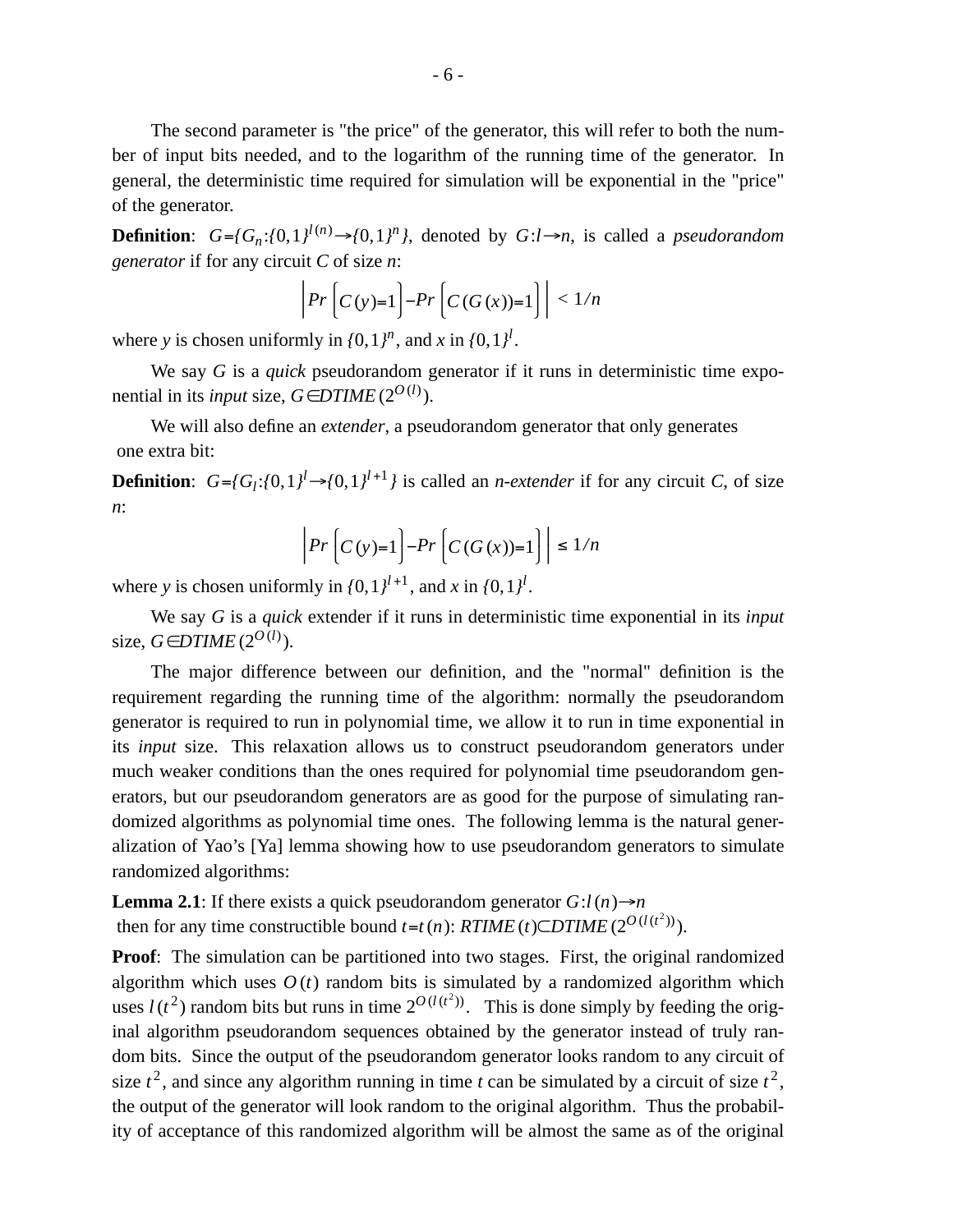one.

In the second stage we simulate this randomized algorithm deterministically, by trying all the possible random seeds and taking a majority vote. The number of different seeds is  $2^{l(t^2)}$ , and for each one a computation of complexity  $2^{O(l(t^2))}$  is done.

#### **2.2. Hardness**

The assumption under which we construct a generator is the existence of a "hard" function. By "hard" we need not only that the function can not be computed by small circuits but also that it can not be *approximated* by small circuits. There are basically two parameters to consider: the size of the circuit and the closeness of approximation.

**Definition**: Let  $f: \{0, 1\}^n \rightarrow \{0, 1\}$  be a boolean function. We say that *f* is  $(\varepsilon, S)$ -*hard* if for any circuit *C* of size *S*,

$$
\left| Pr \left[ C(x)=f(x) \right] -1/2 \right| < \varepsilon/2,
$$

where *x* is chosen uniformly at random in  $\{0, 1\}^n$ .

Yao [Ya] shows how the closeness of approximation can be amplified by xor-ing multiple copies of *f*. A full proof of this lemma may be found in [BH].

**Lemma 2.2** (Yao): Let  $f_1, \dots, f_k$  all be  $(\varepsilon, S)$ -hard. Then for any  $\delta > 0$ , the function  $f(x_1 \cdots x_k)$  defined by

$$
f(x_1 \cdots x_k) = \sum_{i=1}^k f_i(x_i) \ (mod \ 2)
$$

is  $(\varepsilon^k + \delta, \delta^2(1-\varepsilon)^2 S)$ -hard.

The kind of hardness we will require in our assumption is the following:

**Definition**: Let  $f = \{0, 1\}^* \rightarrow \{0, 1\}$  be a boolean function. We say that *f cannot be approximated* by circuits of size  $s(n)$  if for some constant k, all large enough *n*, and all circuits  $C_n$  of size  $s(n)$ :

$$
Pr\left[C_n(x) \neq f(x)\right] > n^{-k}
$$

where *x* is chosen uniformly in  $\{0, 1\}^n$ .

This is a rather weak requirement, as it only requires that small circuits attempting to compute *f* have a non-negligible fraction of error. Yao's xor-lemma allows amplification of such hardness to the sort of hardness which we will use in our construction. We will want that that no small circuit can get any non-negligible advantage in computing *f*.

**Definition**: Let  $f: \{0, 1\}$ <sup>\*</sup> $\rightarrow$   $\{0, 1\}$  be a boolean function, and let  $f_m$  be the restriction of *f* to strings of length *m*. The *Hardness* of *f* at *m*,  $H_f(m)$  is defined to be the maximum integer  $h_m$  such that  $f_m$  is  $(1/h_m, h_m)$ -hard.

The following lemma is an immediate application of Yao's lemma.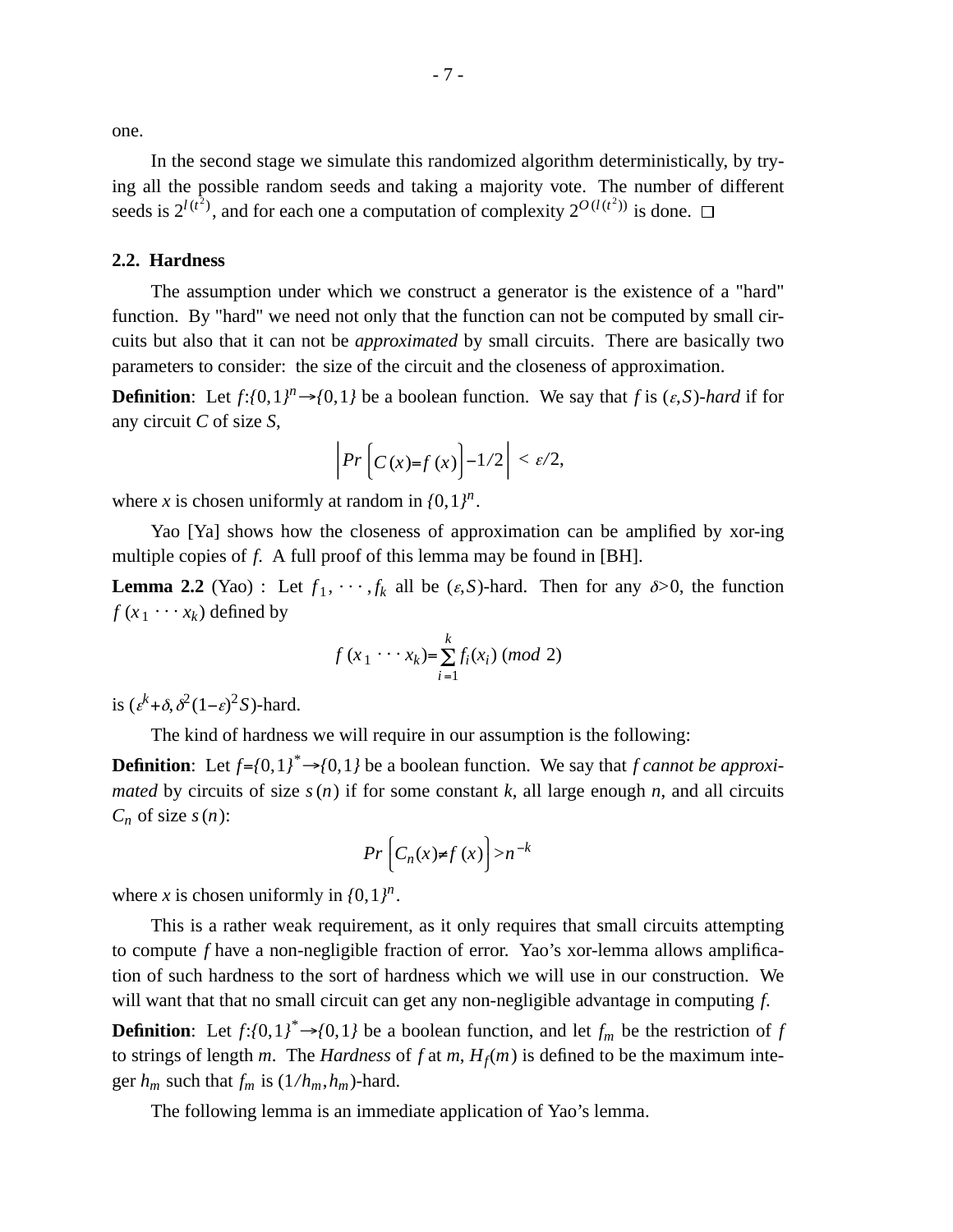**Corollary 2.3**: Let *s*(*m*) be any function such that  $m \le s(m) \le 2^m$ ; if there exists a function *f* in EXPTIME that cannot be approximated by circuits of size  $s(m)$ , then for some  $c > 0$ there exists a function *f'* in EXPTIME that has hardness  $H_{f'}(m) \ge s(m^c)$ .

#### **2.3. The Main Lemma**

Given a "hard" function, it is intuitively easy to generate one pseudorandom bit from it since the value of the function must look random to any small circuit. The problem is to generate more than one pseudorandom bit. In order to do this we will compute the function on many different, nearly disjoint subsets of bits.

**Definition:** A collection of sets  $\{S_1, \dots, S_n\}$ , where  $S_i \subset \{1, \dots, l\}$  is called a (*k*,*m*)-*design* if:

(1) For all *i*:

$$
S_i \Big| = m
$$

(2) For all  $i \neq j$ :

$$
\left|S_i \bigcap S_j\right| \leq k
$$

A *n*×*l* 0-1 matrix is called a (*k*,*m*)-design if the collection of its *n* rows, interpreted as subsets of  $\{1..l\}$ , is a  $(k,m)$ -design.

**Definition**: Let *A* be a  $n \times l$  0-1 matrix, let *f* be a boolean function, and let  $x = (x_1 \cdots x_l)$  be a boolean string. Denote by  $f_A(x)$  the *n* bit vector of bits computed by applying the function *f* to the subsets of the *x*'s denoted by the *n* different rows of *A*.

Our generator expands the seed *x* to the pseudorandom string  $f_A(x)$ . The quality of the bits is assured by the following lemma.

**Lemma 2.4**: Let *m*,*n*,*l* be integers; let *f* a boolean function,  $f: \{0, 1\}^m \rightarrow \{0, 1\}$ , such that *H*<sub>*f*</sub>(*m*)≥*n*<sup>2</sup>; and let *A* be a boolean *n*×*l* matrix which is a (*logn*,*m*) design. Then *G*:*l*→*n* given by  $G(x)=f_A(x)$  is a pseudorandom generator.

**Proof:** We will assume that *G* is not a pseudorandom generator and derive a contradiction to the hardness assumption. If *G* is not a pseudorandom generator then, wlog, for some circuit *C*, of size *n*,

$$
Pr\left[C(y)=1\right]-Pr\left[C(G(x))=1\right]>1/n,
$$

where *x* is chosen uniformly in  $\{0, 1\}^l$ , and *y* is chosen uniformly in  $\{0, 1\}^n$ . We first show, as in [GM] and in [Ya], that this implies that one of the bits of  $f_A(x)$  can be predicted from the previous ones.

For any *i*,  $0 \le i \le n$ , we define a distribution  $E_i$  on  $\{0, 1\}^n$  as follows: the first *i* bits are chosen to be the first *i* bits of  $f_A(x)$ , where *x* is chosen uniformly over *l* bit strings, and the other *n* −*i* bits are chosen uniformly at random. Define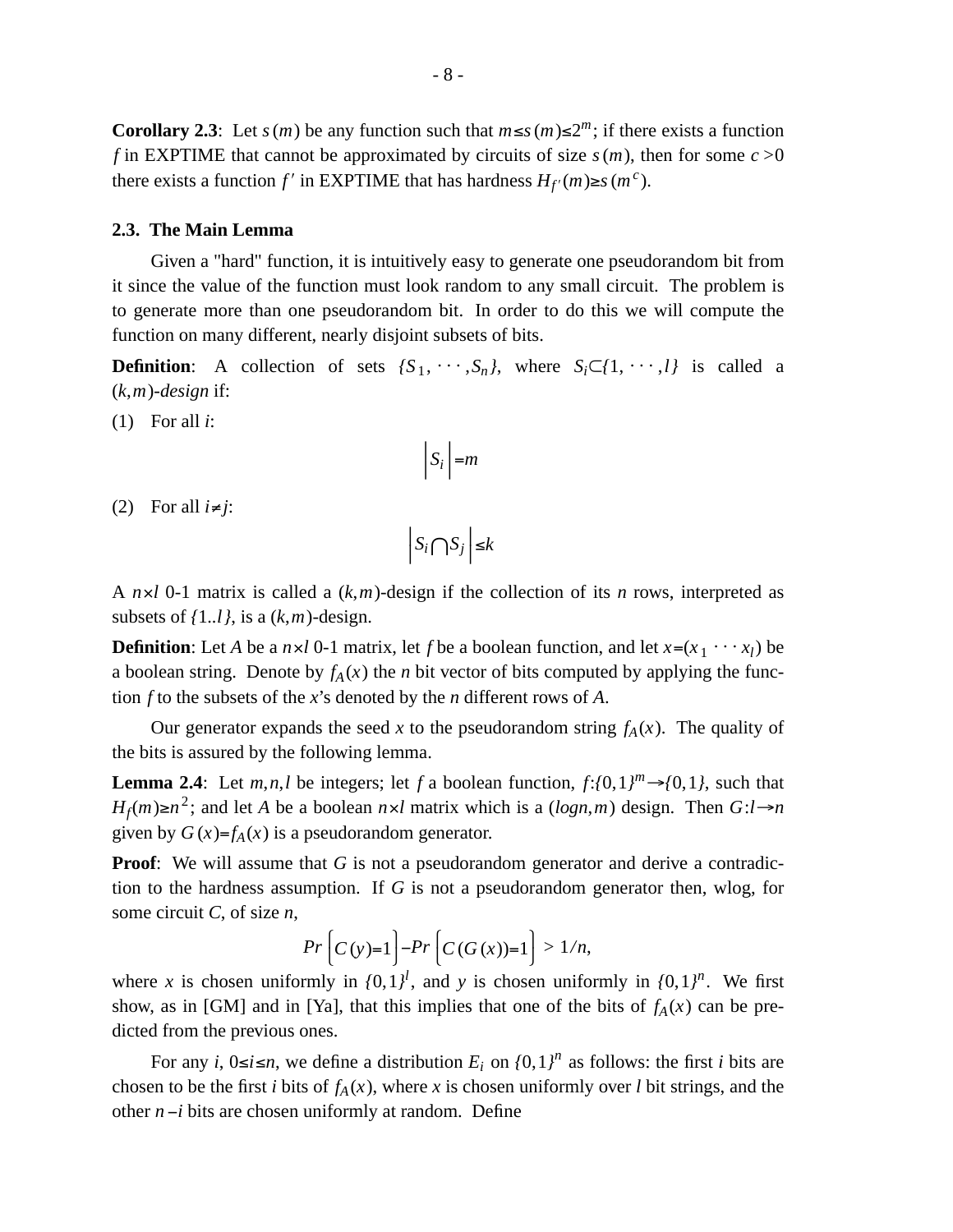$$
p_i = Pr\left(C(z) = 1\right)
$$

where z is chosen according to the distribution  $E_i$ . Since  $p_0 - p_n > 1/n$ , it is clear that for some *i*,  $p_{i-1}-p_i > 1/n^2$ . Using this fact we will build a circuit that predicts the *i*'th bit.

Define a circuit *D*, which takes as input the first *i* −1 bits of  $f_A(x)$ ,  $y_1$ ,  $\dots$ ,  $y_{i-1}$ , and predicts the *i*'th bit,  $y_i$ . *D* is a probabilistic circuit. It first flips  $n-i+1$  random bits,  $r_i, \dots, r_n$ . On input  $y = \langle y_1, \dots, y_{i-1} \rangle$ , it computes  $C(y_1, \dots, y_{i-1}, r_i, \dots, r_n)$ . If this evaluates to 1 then *D* will return  $r_i$  as the answer, otherwise it will return the complement of *r<sup>i</sup>* . As in [Ya] it can be shown that

$$
Pr\left[D_n(y_1, \cdots, y_{i-1})=y_i\right] - \frac{1}{2} > \frac{1}{n^2}
$$

where the probability is taken over all choices of *x* and of the random bits that *D* uses. At this point an averaging argument shows that it is possible to set the private random bits that *D* uses to constants and achieve a deterministic circuit *D*′ while preserving the bias.

By now we have constructed a circuit that predicts  $y_i$  from the bits  $y_1, \dots, y_{i-1}$ . To achieve a contradiction to the hardness assumption we will now transform this circuit into a circuit that predicts  $y_i$  from the bits  $x_1, \dots, x_l$ . W.l.o.g. we can assume that  $y_i$  depends on  $x_1$ ,  $\cdots$ ,  $x_m$ , i.e.

$$
y_i = f(x_1 \cdots x_m)
$$

Since  $y_i$  does not depend on the other bits of  $x$ , we can rewrite

$$
Pr\left[D_n(y_1,\cdots,y_{i-1})=y_i\right]
$$

where *x* is chosen at random, as the average over all possible choices of  $x_{m+1} \cdots x_l$  of the same expression where only  $x_1 \cdots x_m$  are chosen at random. It follows that for some particular choice of values  $c_{m+1} \cdots c_l$  for  $x_{m+1} \cdots x_l$ , setting  $x_j = c_j$  for all  $m < j \le l$  preserves the prediction probability.

At this point, however, each one of the bits  $y_1, \dots, y_{i-1}$  depends only on at most logn of the bits  $x_1, \dots, x_m$ . This is so since the intersection of the set of  $x_k$ 's defined by *y*<sub>*i*</sub> and by *y*<sub>*j*</sub> is bounded from above by logn for each *i*≠*j*. Now we can compute each *y*<sup>*i*</sup> as a CNF (or DNF) formula of a linear (in *n*) size over the bits it uses. This gives us a circuit  $D''(x_1, \dots, x_m)$  that predicts  $y_i$  which is  $f(x_1, \dots, x_m)$ . It is easy to check that the size of *D''* is at most  $n^2$ , and the bias achieved is more than  $n^{-2}$ , which contradicts the assumption that  $H_f(m) > n^2$ .

#### **2.4. Construction of Nearly Disjoint Sets**

This section describes the actual construction of the designs that are used by the pseudorandom generator. In the construction of the generator, we are given a "hard" function  $f$  with a certain "hardness",  $H_f$ , and we wish to use it to generate a pseudorandom generator  $G: l \rightarrow n$ . Our aim is to minimize *l*, that is to get a pseudorandom generator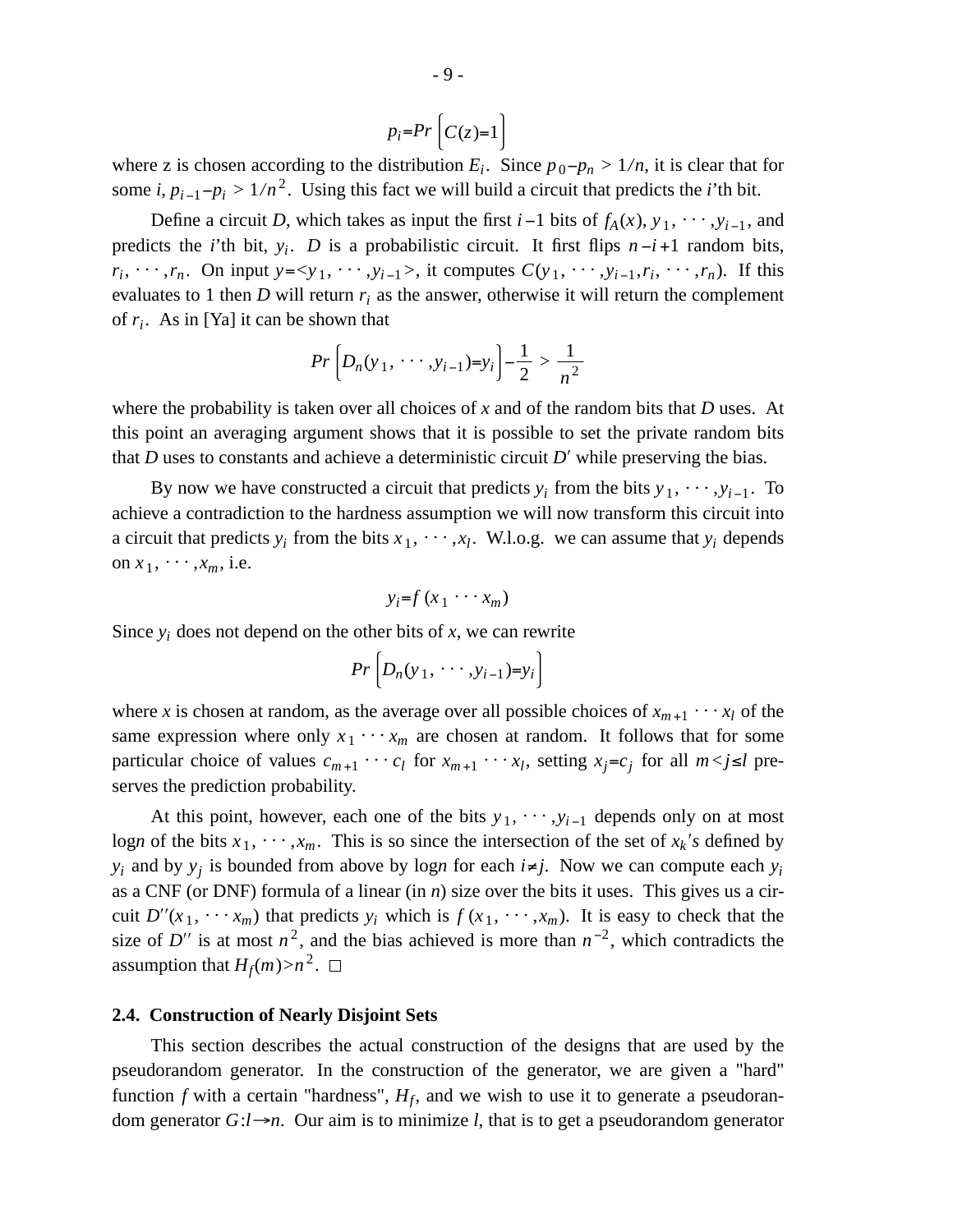that uses the smallest number of random bits. If we look at the requirements of lemma 2.4, we see that we will require a  $(log n, m)$ -design, where *m* must satisfy  $H_f(m) \ge n^2$ . This basically determines a minimum possible value for *m*. The following lemma shows that *l* need not be much larger than *m*.

**Lemma 2.5**: For all integers *n* and *m*, such that  $\log n \leq m \leq n$ , there exists an  $n \times l$  matrix which is a (logn,*m*)-design, where  $l = O(m^2)$ . Moreover, the matrix can be computed by a Turing machine running in space *O* (*logn*).

**Proof**: We need to construct *n* different subsets of  $\{1 \cdot \cdot \cdot l\}$  of size *m* with small intersections. Assume, wlog, that *m* is a prime power, and let  $l=m^2$ . (If *m* is not a prime power, pick, e.g., the smallest power of 2 which is greater than *m*; this can at most double the value of *m*) Consider the numbers in the range  $\{1 \cdot \cdot \cdot l\}$  as pairs of elements in  $GF(m)$ , i.e. we construct subsets of  $\{\left| a,b\in GF(m)\right\}$ . Given any polynomial *q* on GF(m), we define a set  $S_q = \{ \langle a, q(a) \rangle \mid a \in GF(m) \}$ . The sets we take are all of this form, where *q* ranges over polynomials of degree at most log*n*. The following facts can now be easily verified:

- (1) The size of each set is exactly *m*.
- (2) Any two sets intersect in at most log*n* points.
- (3) There are at least *n* different sets (the number of polynomials over *GF* (*m*) of degree at most  $\log n$  is  $m^{\log n+1} \geq n$ ).

It should be noted that all that is needed to construct these sets effectively is simple arithmetic in  $GF(m)$ , and since *m* has a length of  $O(log n)$  bits, everything can be easily computed by a log-space bounded Turing machine.  $\Box$ 

It can be shown that the previous design is optimal up to a factor of log*n*, i.e. for given *m* and *n*, *l* is within a log factor of the design with the smallest value of *l*. For most values of *m* this small added factor is not so important, however for small values of *m* we may wish to do better. One way to achieve a better design for small values of *m* is to consider multivariate polynomials over finite fields. These multinomials may define sets in a similar manner as in the previous design, and for small values of *m*, *l* can be reduced up to about *m*log*m*. We leave the details to the interested reader.

A case of special interest is  $m = O(\log n)$ . In this case it is possible to reduce *l* also to *O* (log*n*). We do not have an explicit construction for this, however we note that such a design can be computed in polynomial time.

**Lemma 2.6**: For all integers *n* and *m*, where  $m = C \log n$ , there exists a  $n \times l$  matrix which is a (logn,*m*)-design where  $l = O(C^2 \log n)$ . Moreover, the matrix can be computed by a Turing machine running in time polynomial in *n*.

**Proof**: The Turing machine will *greedily* choose subsets of  $\{1, \dots, l\}$  of cardinality *m*, which intersect each of the previously chosen sets at less than log*n* points. A simple counting argument shows that it is always possible to choose such a set, whatever the previous sets that were chosen are, as long as there are at most *n* such sets. (A random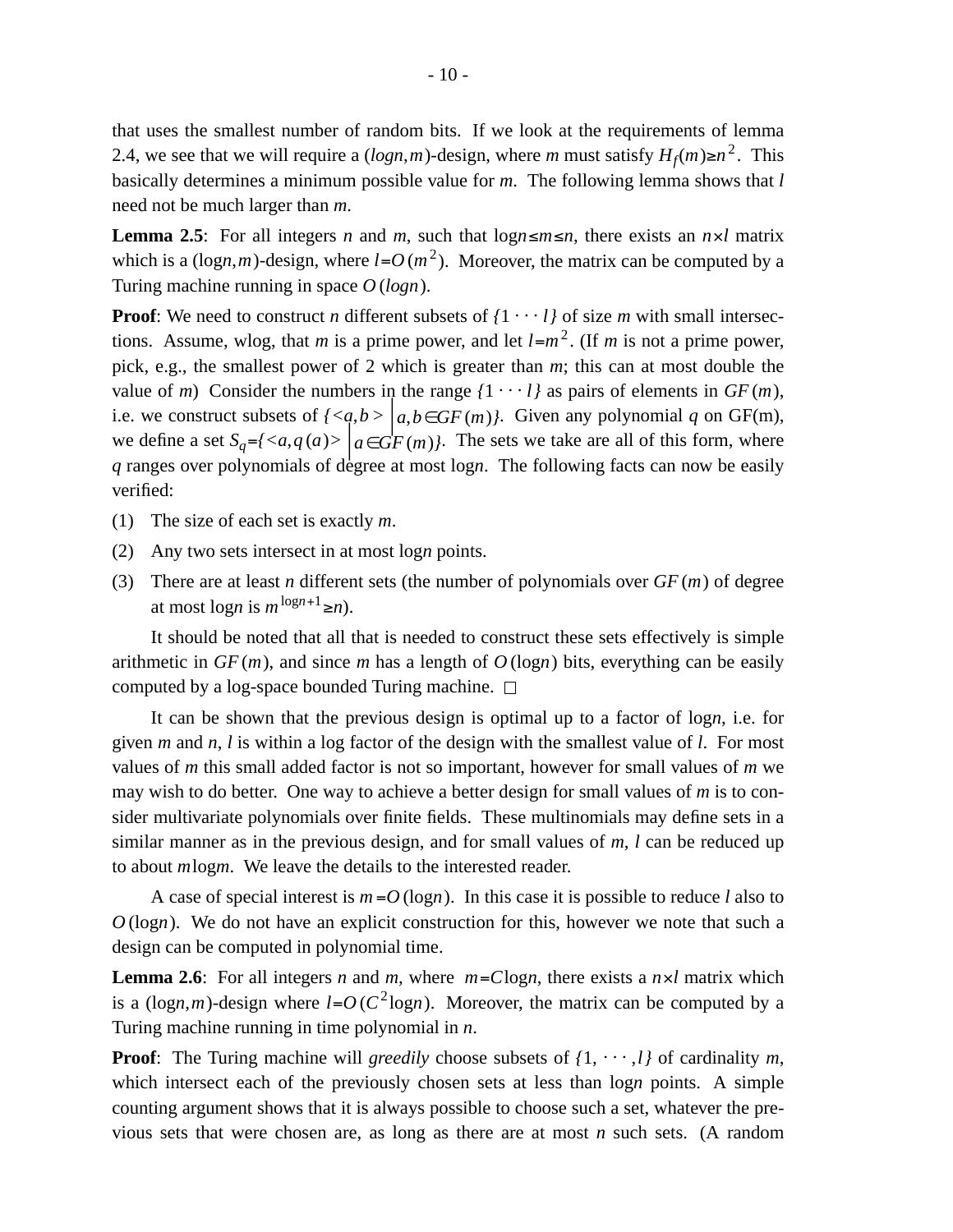subset of size size *m* is expected to intersect a single given set of size *m* in  $m^2/l$  points; the probability that the intersection is more than, say, twice as large can be bounded by 1*/n* using Chernoff bounds.) The running time is polynomial since we are looking at subsets of  $O(\log n)$  elements.  $\square$ 

## **2.5. Main Theorem**

The main theorem we get is a necessary and sufficient condition for the existence of quick pseudorandom generators.

**Theorem** 1: For every function *s*,  $l \leq s$  (*l*)≤2<sup>*l*</sup> the following are equivalent:

- (1) For some *c >*0 some function in EXPTIME cannot be approximated by circuits of size  $s(l^c)$ .
- (2) For some  $c > 0$  there exists a function in EXPTIME with hardness  $s(l^c)$ .
- (3) For some  $c > 0$  there exists a quick  $s(l^c)$ -extender  $G: l \rightarrow l+1$ .
- (4) For some  $c > 0$  there exists a quick pseudorandom generator  $G: l \rightarrow s(l^c)$ .

**Note**: We assume here that  $(s(l))^c \leq s(l^c)$  (as is true for most functions of interest as size bounds), otherwise the expression  $s(l^c)$  should be changed everywhere to  $s(l^c)^c$ .

## **Proof**:

 $(1)$  ->  $(2)$  is corollary 2.3.

 $(4)$  ->  $(3)$  is trivial.

(3) -> (1) <sup>1</sup> Let  $G = {G_1}$  be an extender as in (3). Consider the problem of "Is *y* in the range of *G*?". It can be easily seen that this can be computed in exponential time; however, no circuit of size  $s(l^c)$  can compute it since that circuit would distinguish between the output of *G* and between truly random strings. If *G* happens to be 1-1 then it is also clear that no circuit of size  $s(l^c)$  can even approximate this language. However, if *G* is not 1-1 then in order to obtain a function which cannot even be approximated we will require the following fact which developed from the work on random-selfreducability: If every function in EXPTIME can be approximated to within  $1/n^2$  by circuits of size  $s(n)$  then every function in EXPTIME can be computed exactly by circuits of size  $s(n)poly(n)$ . The proof of this fact proceeds by taking the multi-linear extension of the function, and using the radnom-self-reducability of the extension to correct errors. See [BFNW] for details and references.

The main part of the proof is, of course, (2) -> (4). Let *f* be a function in EXPTIME with hardness  $s(l^c)$ . We build a quick pseudorandom generator  $G: l \rightarrow n$ , for  $n = s(m^{c/4})$ : For every *n* let  $A_n$  be the matrix guaranteed by lemma 2.5 for  $m=l^{1/2}$ . Notice that this is

<sup>1</sup> Our original paper contained an error in the proof of this implication (which is the converse of the main result.) The error was pointed to us by Oded Goldreich. The correction appearing here uses an idea from [BFNW].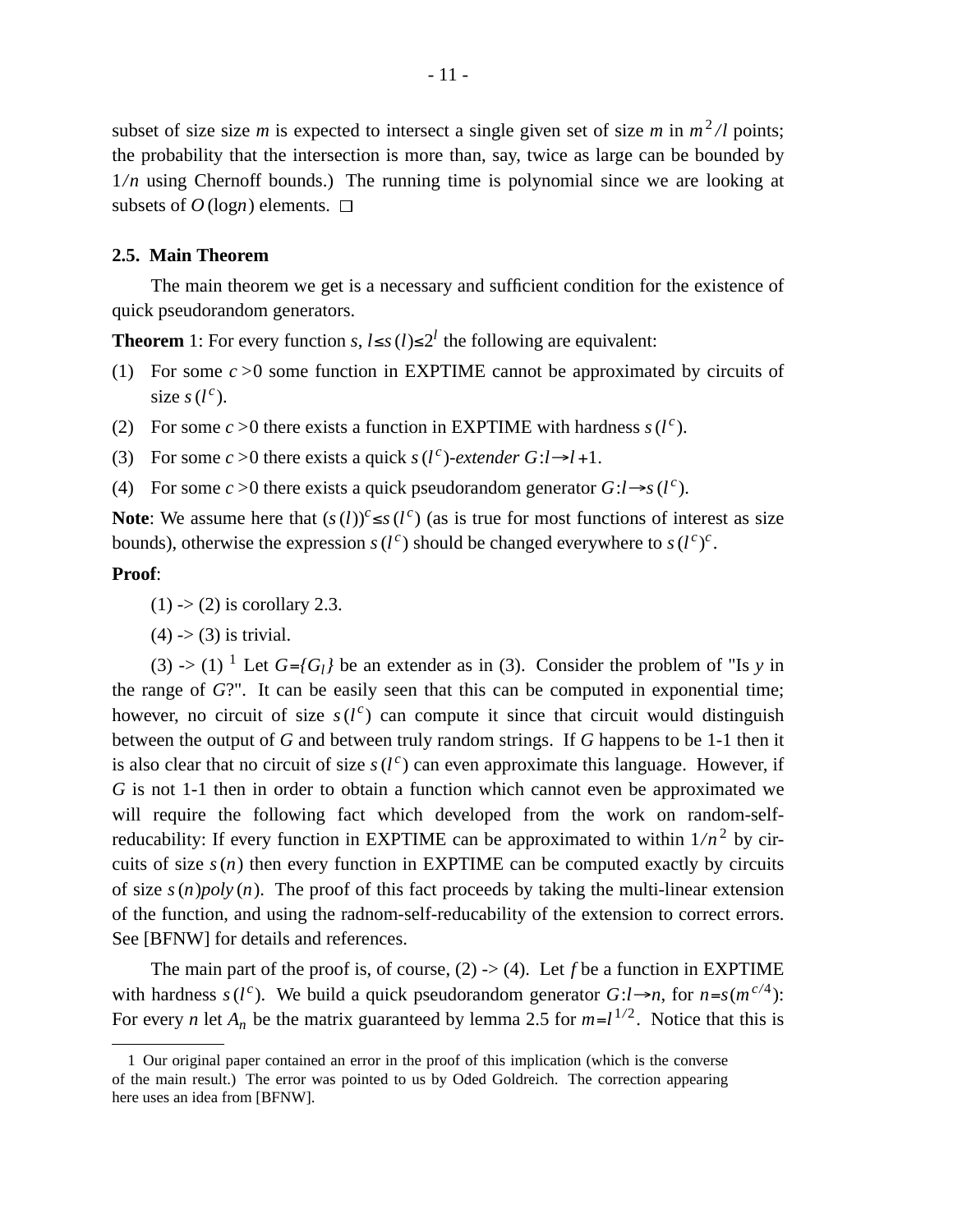an *n*×*l* matrix which is a (log*n*,*m*)-design. Notice also that, by our choice of parameters, *H*<sub>*f*</sub>(*m*) > *n*<sup>2</sup>. Thus, by lemma 2.4, the function  $G_n(x)=f_{A_n}(x)$  is a pseudorandom generator.  $G = \{G_n\}$  is a quick pseudorandom generator simply since f is in EXPTIME.

This theorem should be contrasted with the known results regarding the conditions under which *polynomial time* computable pseudorandom generators exist. Impagliazzo, Levin and Luby [ILL] prove the following theorem:

**Theorem** ([ILL]): The following are equivalent (for any  $1 > \varepsilon > 0$ ):

(1) There exists a 1-way function.

(2) There exists a polynomial time computable pseudorandom generator  $G: n^{\varepsilon} \rightarrow n$ .

The existence of polynomial time computable pseudorandom generators seems to be a stronger statement, and requires apparently stronger assumptions than the existence of "quick" pseudorandom generators.

# **3. Main Corollaries**

## **3.1. Sequential Computation**

The major application of the generator is to allow better deterministic simulation of randomized algorithms. We now state the results we get regarding the deterministic simulation of BPP algorithms.

**Theorem 2**: If there exists a function computable in  $DTIME(2^{O(n)})$ ,

- (1) that cannot be approximated by polynomial size circuits. Or,
- (2) that cannot be approximated by circuits of size  $2^{n^{\epsilon}}$  for some  $\epsilon > 0$ . Or,

(3) with hardness  $2^{\epsilon n}$  for some  $\epsilon > 0$ .

Then

(1) *BPP* $\subset \bigcap_{n}DTIME(2^{n^e}).$ 

$$
_{\mathcal{E}>0}
$$

(2) *BPP*⊂*DTIME* ( $2^{(\log n)^c}$ ) for some constant *c*.

$$
(3) BPP = P.
$$

respectively.

**Note**: Here we mean that for *i* =1, 2, 3, assumption *i* implies conclusion *i*.

**Proof**: using theorem 1, (1) implies the existence of a quick pseudorandom generator  $G: n^{\varepsilon} \rightarrow n$  for every  $\varepsilon > 0$ , and (2) implies the existence of a quick pseudorandom generator  $G:(\log n)^c \rightarrow n$  for some  $c > 0$ . (3) implies the existence of a quick pseudorandom generator  $G:Clogn \rightarrow n$  for some  $C>0$ . This can be seen by modifying the proof of theorem 1 as to use the design specified in lemma 2.6 instead of the "generic" design (lemma 2.5). The simulation results follow by lemma 2.1.  $\Box$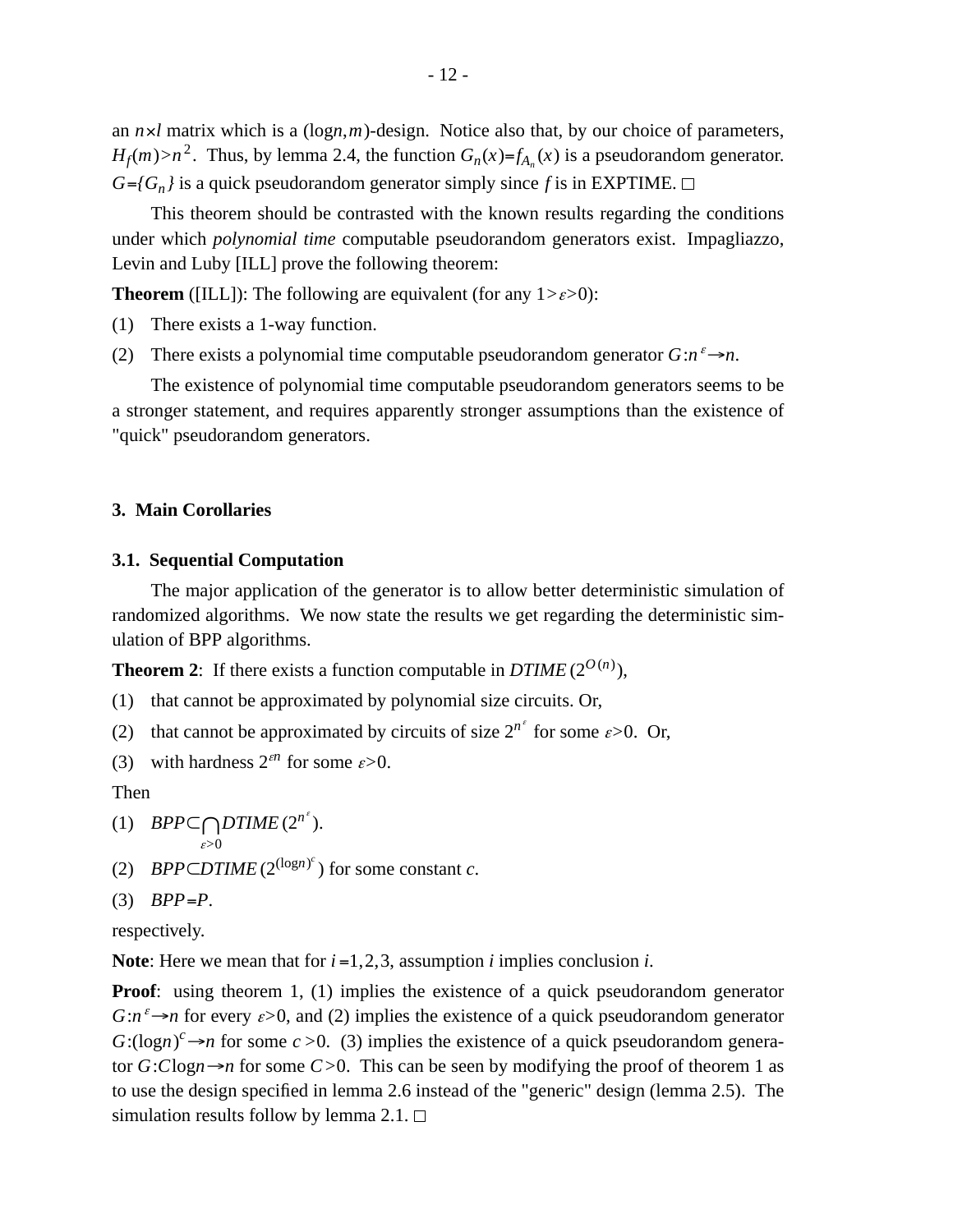## **3.2. Parallel Computation**

The construction of the generator was very general, it only depended on the existence of a function that was hard for the class the generator is intended for. Thus we can get similar simulation results for other complexity classes under analogous assumptions. We will now state the major simulation results we get for parallel computation.

**Theorem 3**: If there exists a function in PSPACE that

(1) cannot be approximated by NC circuits. Or

(2) cannot be approximated by circuits of *depth*  $n^{\epsilon}$  (for some constant  $\epsilon > 0$ ).

Then

(1) *RNC*⊂ <sup>ε</sup>*>*0 ∩*DSPACE* (*<sup>n</sup>* ε ).

(2) *RNC*⊂*DSPACE* (*polylog*).

Respectively.

**Note**: Here we mean that for *i* =1, 2, assumption *i* implies conclusion *i*.

**Proof**: The proof is the straightforward adaptation of our pseudorandom generator to the parallel case. The important point is that the generator itself is parallel, and indeed in the proof of the main lemma, the depth of the circuit *C* increases only slightly.  $\Box$ 

## **3.3. Constant Depth Circuits**

A special case of interest is the class of constant depth circuits. Since for this class lower bounds are known, we can use our construction to obtain pseudorandom generators for constant depth circuits that do not require any unproven assumption. These results appear also in a previous paper of ours [N] with more complete proofs and some extensions.

Our generator is based on the known lower bounds for constant depth circuits computing the parity function. We will use directly the strongest bounds known due to Hastad [Ha].

**Theorem** (Hastad): For any family  ${C_n}$  of circuits of depth *d* and size at most  $2^{n^{\frac{1}{d+1}}}$ , and for all large enough *n*:

$$
\left| Pr \left[ C_n(x) = parity(x) \right] - 1/2 \right| \le 2^{n^{\frac{1}{d+1}}}
$$

When *x* is chosen uniformly over all *n*-bit strings.  $\Box$ 

Applying to this our construction we get:

**Theorem 4**: For any integer *d*, there exists a family of functions:  $\{G_n: \{0, 1\}^l \rightarrow \{0, 1\}^n\}$ , where  $l = O((\log n)^{2d+6})$  such that:

(1)  ${G_n}$  can be computed by a log-space uniform family of circuits of polynomial size and  $d+4$  depth.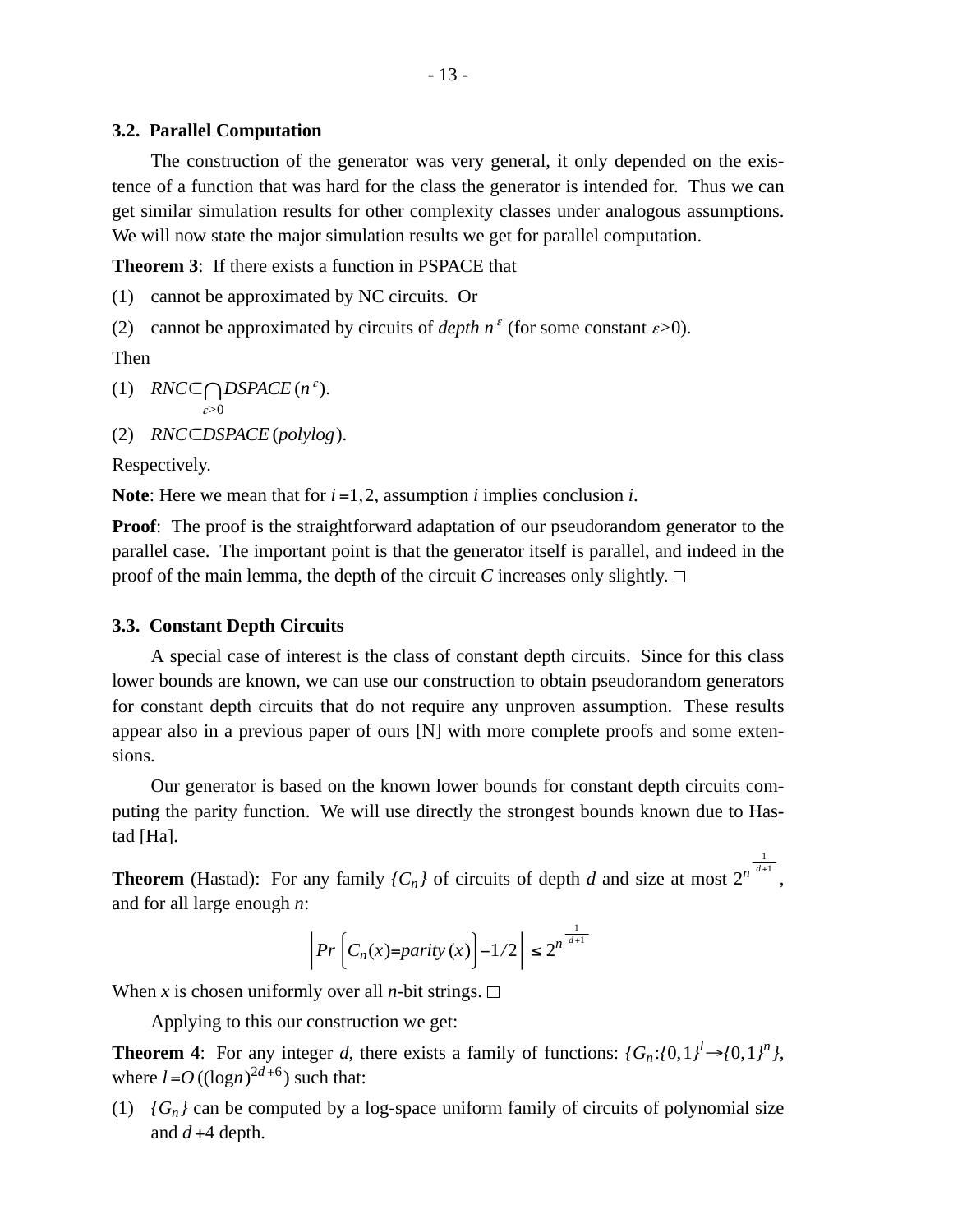(2) For any family  ${C_n}$  of circuits of polynomial size and depth *d*, for any polynomial *p* (*n*), and for all large enough *n*:

$$
\left| Pr \left[ C_n(y)=1 \right] - Pr \left[ C_n(G_n(x))=1 \right] \right| \le \frac{1}{p(n)}
$$

where *y* is chosen uniformly in  $\{0, 1\}^n$ , and *x* is chosen uniformly in  $\{0, 1\}^l$ .

**Proof**: Again  $G_n = f_{A_n}$  where f is the parity function, and  $A_n$  is the design described in section 2.3 for  $m = (\log n)^{d+3}$ . Notice that: (1) the generator can be computed by polynomial size circuits of depth  $d+4$  since it is just the parity of sets of bits of cardinality  $(logn)^{d+3}$ . (2) All the considerations in the proof of correctness of the generator apply also to constant depth circuits. In particular the depth of the circuit *C* in the proof of lemma 2.4 increases only by one.  $\square$ 

We can now state the simulation results we get for randomized constant depth circuits. Denote by  $RAC^0$  ( $BPAC^0$ ) the set of languages that can be recognized by a uniform family of *Probabilistic* constant depth, polynomial size circuits, with 1-sided error (2-sided error bounded away from 1/2 by some polynomially small fraction).

## **Theorem 5**:

$$
B>PAC^0, RAC^0 \subset \bigcup_c DSPACE((\log n)^c)
$$

and

$$
B PAC^0, RAC^0 \subset \bigcup_c DTIME(2^{(\log n)^c})
$$

 $\Box$ 

Denote by #DNF the problem of counting the number of satisfying assignments to a DNF formula, and by Approx-#DNF the problem of computing a number which is within a factor of 2 (or even  $1+n^{-k}$ ) from the correct value. Clearly #DNF is #P complete. However, our results imply that:

# **Corollary 3.1**: Approx-#DNF  $\in$  *DTIME* (2<sup>(logn)<sup>14</sup>)</sup>

**Proof:** Karp and Luby [KLu] give a probabilistic algorithm for Approx-#DNF that with high probability outputs a number which is within a factor of 2 of the the number of satisfying assignments. It is not difficult to see that this algorithm can be implemented by a random-*AC*<sup>0</sup> circuit of depth 4. The output of our generator may be used by this circuit instead of truly random bits without significantly changing the probability that the output of the circuit is in any fixed range. (Since otherwise we could add a comparator to the circuit and obtain a 1-bit constant depth circuit that distinguished between random and pseudorandom strings.)  $\Box$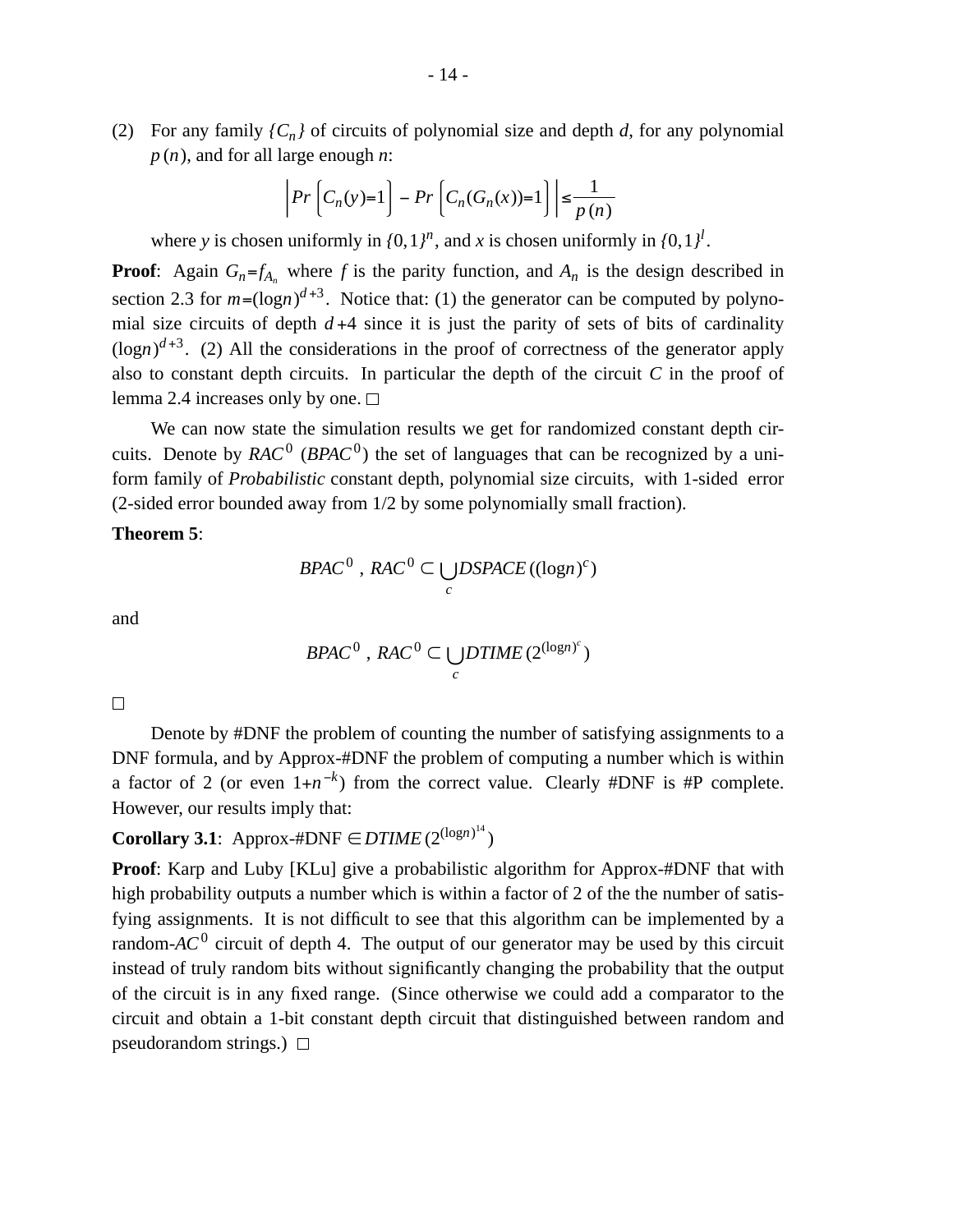## **3.4. Random Oracles**

The existence of our pseudorandom generator for constant depth circuits has implications concerning the power of random oracles for classes in the polynomial time hierarchy.

Let  $C$  be any complexity class (e.g. P, NP, ...). As in [BM] we define the class *almost* −*C* to be the set of languages *L* such that:

$$
Pr\left[L \in C^A\right] = 1
$$

where *A* is an oracle chosen at random. The class *almost* −*C* can be thought of as a natural probabilistic analogue of the class *C*.

The following theorem is well known ([Ku], [BG]), and underscores the importance of BPP as the random analogue of P:

## **Theorem**: BPP=almost-P

Babai [Ba] introduced the class AM. An AM Turing machine is a machine that may use both randomization and nondeterminism, but in this order only, first flip as many random bits as necessary and then use nondeterminism. The machine is said to accept a language L if for every string in L the probability that there exists an accepting computation is at least 2*/*3, and for every string not in L the probability is at most 1*/*3 (the probability is over all random coin flips, and the existence is over all nondeterministic choices). The class AM is the set of languages accepted by some AM machine that runs in polynomial time. The randomization stage of the computation is called the "Arthur" stage and the second stage, the nondeterministic one is called the "Merlin" stage. For exact definitions as well as motivation refer to [Ba], [BaM], also see [GS].

[BaM] and [GS] raised the question of whether AM=almost-NP? This would strengthen the feeling that AM is the probabilistic analogue of NP. Our results imply that this is indeed the case.

## **Theorem 6**: AM=almost-NP.

**Proof**: We first show that *AM*⊂*almost* −*NP*. Given an *AM* machine we can first reduce the probability of error such that for a given  $\varepsilon > 0$ , on any input of length *n*, the machine errs with probability bounded by  $\varepsilon 4^{-n}$ . An *NP* machine equipped with a random oracle can use the oracle to simulate the *Arthur* phase of the *AM* machine. For any given input, this machine will accept with the same probability as the *AM* machine. By summing the probabilities of error over all possible inputs we get that the probability that this machine errs on *any* input is at most <sup>ε</sup>. Since <sup>ε</sup> is arbitrary we get that *AM*⊂*almost* −*NP*.

We will now prove *almost* −*NP*⊂*AM*. We first prove the following fact:

**Fact:** If  $L \in \text{almost-NP}$  then there exists a specific nondeterministic oracle Turing machine *M* that runs in polynomial time such that for an oracle A chosen at random:

$$
Pr\left[M^A \text{ accepts } L\right] \ge 2/3
$$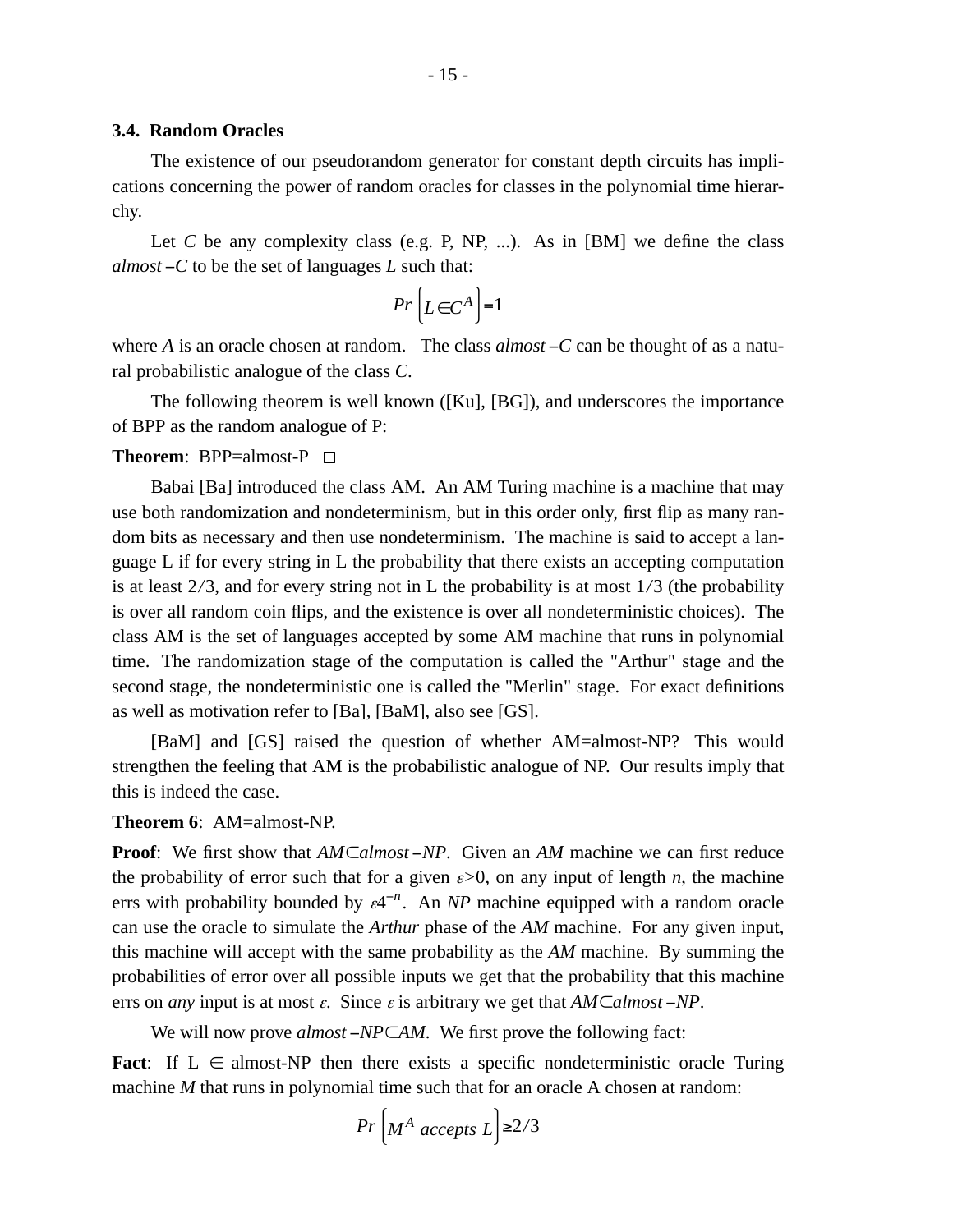**Proof** (of fact): Since there are only countably many Turing machines, some fixed Turing machine accepts the language *L* on non-zero measure of oracles. By using the Lebesgue density theorem, we see that it is possible to fix some finite prefix of the oracle such that for oracles with this prefix the Turing machine accepts *L* with probability at least 2*/*3. Finally, this prefix can be hard-wired into the Turing machine.

Up to this point we have only used the standard tools. The difficulty comes when we try to simulate *M* (with a random oracle) by an AM machine. The difficulty lies in the fact that the machine may access (non deterministically) an exponential number of locations of the oracle, but AM computations can only supply a polynomial number of random bits. We will use our generator to convert a polynomial number of random bits to an exponential number of bits that "look" random to the machine M.

Let the running time of M be  $n^k$ . We can view the computation of M as a large OR of size  $2^{n^k}$  of all the deterministic polynomial time computations occurring for the different nondeterministic choices. Each of these computations can be converted to a CNF formula of size  $2^{n^k}$  over the oracle entries. Altogether the computation of M can be written as a depth 2 circuit of size at most  $2^{2n^k}$  over the oracle queries.

Our generator can produce from  $2n^{10k}$  random bits  $2^{2n^k}$  bits that look random to any depth 2 circuit of this size. So the simulation of M on a random oracle proceeds as follows: Arthur will flip  $2n^{10k}$  random bits, and then M will be simulated by Merlin; whenever M makes an oracle query, the answer will be generated from the random bits according to the generator. Note that this is just a parity function of some subset of the bits, which is clearly in P. Since the generator "fools" this circuit, the simulation will accept with approximately the same probability that M accepts on a random oracle.  $\Box$ 

Exactly the same technique suffices to show that for any computation in PH, the polynomial time hierarchy ([St], [CKS]), a random oracle can be substituted by an "Arthur" phase. Applying to this the fact that  $BPP \subseteq \Sigma_2 \cap \Pi_2$  (see next subsection) allows simulation of the "Arthur" phase by one more alternation and thus we get:

**Theorem 7:** almost-PH = PH  $\Box$ 

## **3.5. BPP and the Polynomial Time Hierarchy**

In [Si1] Sipser showed that BPP could be simulated in the polynomial time hierarchy. Gacs improved this result and showed simulation is possible in  $\Sigma_2 \cap \Pi_2$ . In this section we give a new simple proof of this fact.

# **Theorem 8** (Sipser, Gacs):  $BPP \subseteq \Sigma_2 \bigcap \Pi_2$ .

**Proof**: Because *BPP* is closed under complement it suffices to show that  $BPP \subset \Sigma_2$ . The main idea is that a pseudorandom generator that stretches *O* (log*n*) random bits to *n* pseudorandom bits can be constructed in  $\Sigma_2$ . To simulate BPP then, a  $\Sigma_2$  machine will then run over all of the polynomially many possibilities of the random seed.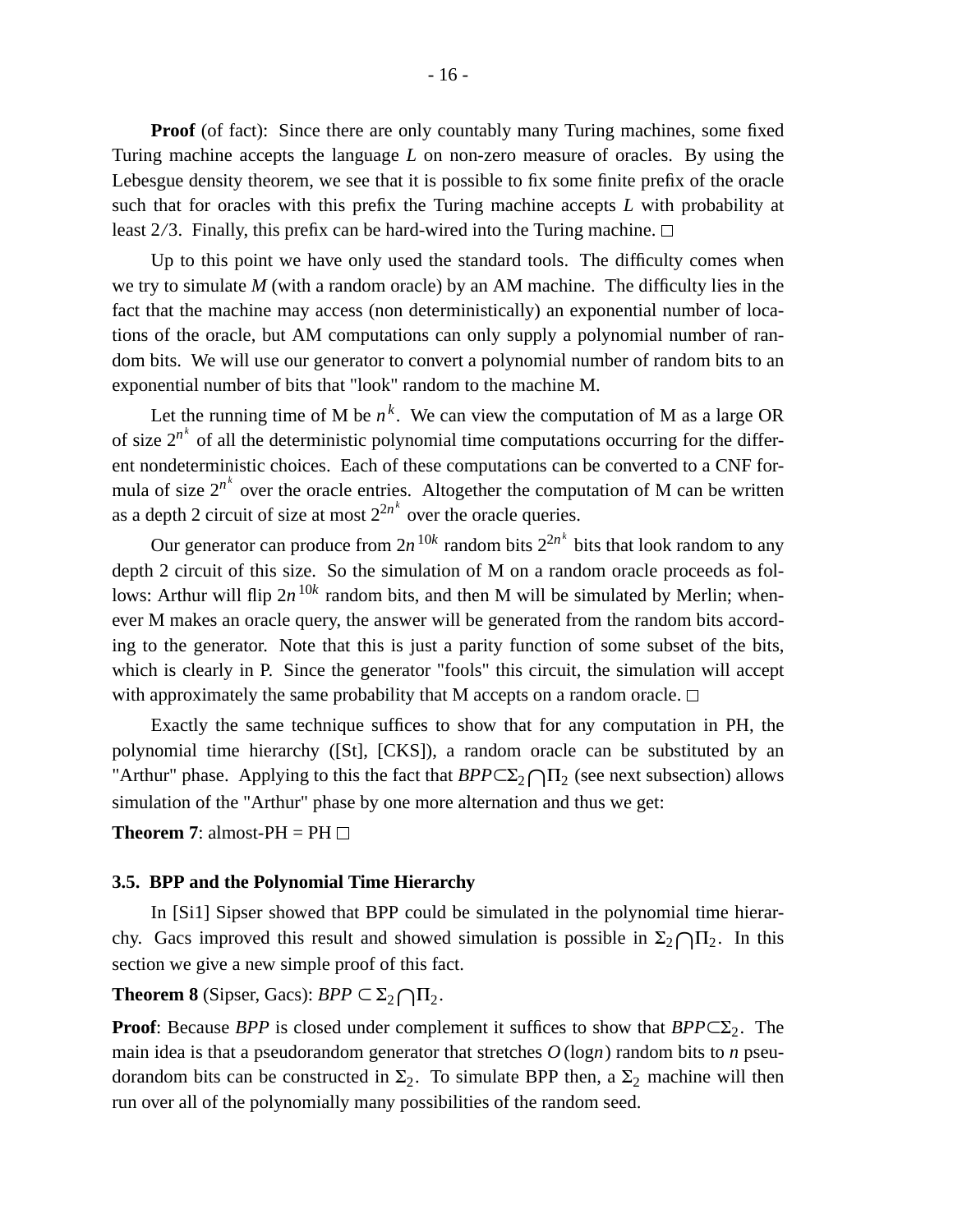To get such a pseudorandom generator, using our construction, we only need a function with exponential hardness (specifically we want a function on  $O(logn)$  bits with hardness which is  $\Omega(n^2)$ ). Such a function can be found in  $\Sigma_2$ : A simple counting argument shows that such a function exists (although non uniformly), and verifying that a function on *O* (log*n*) bits has indeed a high hardness can easily be seen to be in Co-NP. (The function can be described by a polynomial size table, and the verification can be done by nondeterministically trying all circuits of size  $n^2$ ).

Thus the simulation of BPP will proceed as follows: (1) Nondeterministically guess a function on  $O(\log n)$  bits with high hardness (first alternation). (2) Verify it is indeed hard (Second alternation). (3) Use it as a basis for the pseudorandom generator, using our construction. (4) Try all possible seeds.  $\Box$ 

Actually, this proves a slightly stronger statement, namely that *BPP*⊂*ZPP NP* . (*ZPPNP* is the class of languages that have polynomial time, randomized, *zero error* algorithms, using an NP-complete oracle).

## **3.6. Randomness and Time vs. Space**

Our generator is based on the assumption that there exists a function in, say, *DTIME* (2<sup>*n*</sup>), that can not be approximated by small circuits. In this section we show that if this assumption does not hold then some nontrivial simulation of time by space is possible.

This result shows that either randomized algorithms can be simulated deterministically with subexponential penalty, or that, in some sense, an algorithm that runs in time *T* can be simulated in space  $T^{1-\varepsilon}$ , for some  $\varepsilon > 0$ . This simulation is significantly better than the best known simulation of time  $T$  in space  $T/\log T$  due to Hopcroft, Paul and Valiant [HPV]. A result of a similar flavor, giving a tradeoff between simulation of of randomness by determinism and of time by space, was proved using different methods by Sipser [Si2] under an *unproven assumption* regarding certain strong expanders.

Consider the following function *F*: On input  $\langle M, x, t \rangle$  the output is a representation of what Turing Machine *M* does on input *x* at time *t*. Where the representation includes the state the machine is in and the location of the heads. Moreover, consider a language *L* which encodes this function  $F$ , and let  $L_n$  be the restriction of  $L$  to strings of length  $n$ .

**Hypothesis** *H* 1( $\varepsilon$ ,*n*): There is a circuit of size  $2^{(1-\varepsilon)n}$  that computes  $L_n$ .

We will show that if hypothesis H1 is true then some non trivial simulation of time by space is possible, and if it is false then we can use our construction to get a pseudo random bit generator.

**Lemma 3.2**: If Hypothesis  $H_1(\varepsilon,n)$  is true for some  $\varepsilon>0$  and all sufficiently large *n* then for some constants  $C>1$  and  $\varepsilon' > 0$ , and for every function  $T(n) = \Omega(C^n)$ ,  $DTIME(T(n))CDSPACE(T^{1-\varepsilon'}(n)).$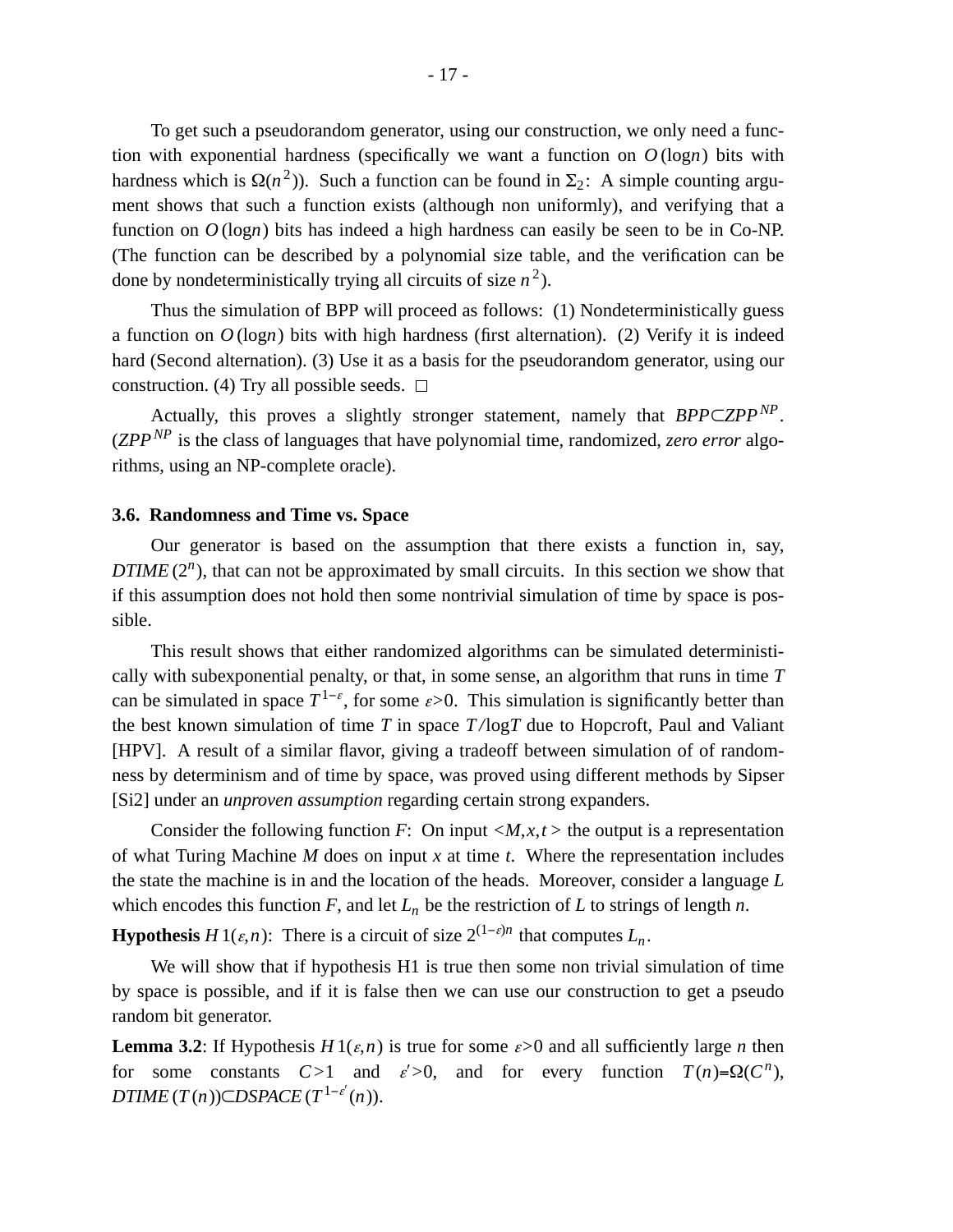(This result is similar to results in [KLi] "translating" non-uniform upper bounds to uniform ones.)

**Lemma 3.3**: If for every  $\varepsilon > 0$ , Hypothesis  $H_1(\varepsilon,n)$  is false for all sufficiently large *n*, then for every  $\varepsilon > 0$  and every  $\varepsilon > 0$ , there exists a polynomial time generator that converts  $n^{\epsilon}$  truly random bits to *n* bits that look random to any circuit of size  $n^{\epsilon}$ .

**Proof** (of lemma 3.2): We will show that (1) if for some  $\varepsilon > 0$  Hypothesis *H* 1( $\varepsilon$ ,*n*) is true for all *n* then  $L \in DSPACE$  ( $2^{(1-\varepsilon)n}$ ) and that (2) this implies the lemma.

- (1) A space-efficient algorithm for *L* is as follows: The machine tries all circuits of size  $2^{(1-\varepsilon)n}$ ; for each one it checks whether this is indeed the circuit for  $L_n$ . Once it finds the correct circuit, it uses it to look up the answer. Note that checking whether the circuit is the correct one is easy, since it only needs to be consistent between consecutive accesses to the same cell.
- (2) Consider any Turing machine *M* running in  $DTIME(T(n))$  where  $T(n)=2^{t(n)}$ . Whether the Turing machine accepts or not can be derived from the value of  $F(\langle M, x, T(n)\rangle)$  which is encoded by  $L_m$ , where *m* is the size of the input which in this case is  $n + t(n) + K$ , where *K* (a constant) is the length of the description of *M*. This can be computed in *DSPACE* ( $2^{(1-\varepsilon)m}$ ). For proper choices of *C* and  $\varepsilon'$ ,  $(1-\varepsilon)m$ ≤ $(1-\varepsilon')t(n)$ , and the lemma follows.  $□$

Note: Actually a stronger statement can be made, as under the assumption H1 the simulation mentioned can even be performed in  $\Sigma_2$ -*TIME* ( $T^{(1-\varepsilon)}(n)$ ).

**Proof** (of lemma 3.3): First note that if  $H1(\varepsilon,n)$  is false then every circuit of size  $2^{n/2}$ errs on at least  $2^{-\epsilon n}$  fraction of the inputs, since otherwise there would be at most  $2^{(1-\epsilon)n}$ errors which could be corrected by a table. Next, Yao's Xor lemma (lemma 2.2) allows amplification of the unpredictability by Xoring disjoint copies of L: for any constant *c*′, (assuming  $\varepsilon$  is small enough,) there exists a constant *d* so that by taking  $2^{d\epsilon n}$  disjoint copies, we get a function over  $N=n 2^{d \epsilon n}$  variables such that every circuit of size, say,  $2^{n/4}$ cannot achieve bias of better than  $N^{-c'}$ . Thus this new fuction has hardness  $H(N) \ge N^{c'}$ . This hardness suffices (by theorem 1) for a constructing a pseudorandom generator as required by the lemma.  $\square$ 

The exact statement of the theorem we obtain is thus:

**Theorem 9:** One of the 2 following possibilities holds:

- (1) *BPP* $\subset \bigcap_{n=0}$ *DTIME* (2<sup>*n*<sup>*s*</sup></sup>). <sup>ε</sup>*>*0
- (2) There exist  $\varepsilon > 0$  and  $C > 1$  such that for any function  $T(n) = \Omega(C^n)$ , every language in *DTIME* ( $T(n)$ ) has an algorithm for it that for infinitely many *n*, runs in SPACE (actually even  $\Sigma_2$ -*TIME*)  $T^{(1-\varepsilon)}(n)$  on all inputs of length *n*.

**Proof**: If for every  $\varepsilon > 0$  Hypothesis  $H_1(\varepsilon,n)$  holds for only finitely many *n* then lemma 3.3 assures the existence of pseudorandom generators stretching  $n^{\epsilon}$  bits to *n* bits, and by lemma 2.1 (1) is true. Otherwise the algorithm in the proof of lemma 3.2 will work for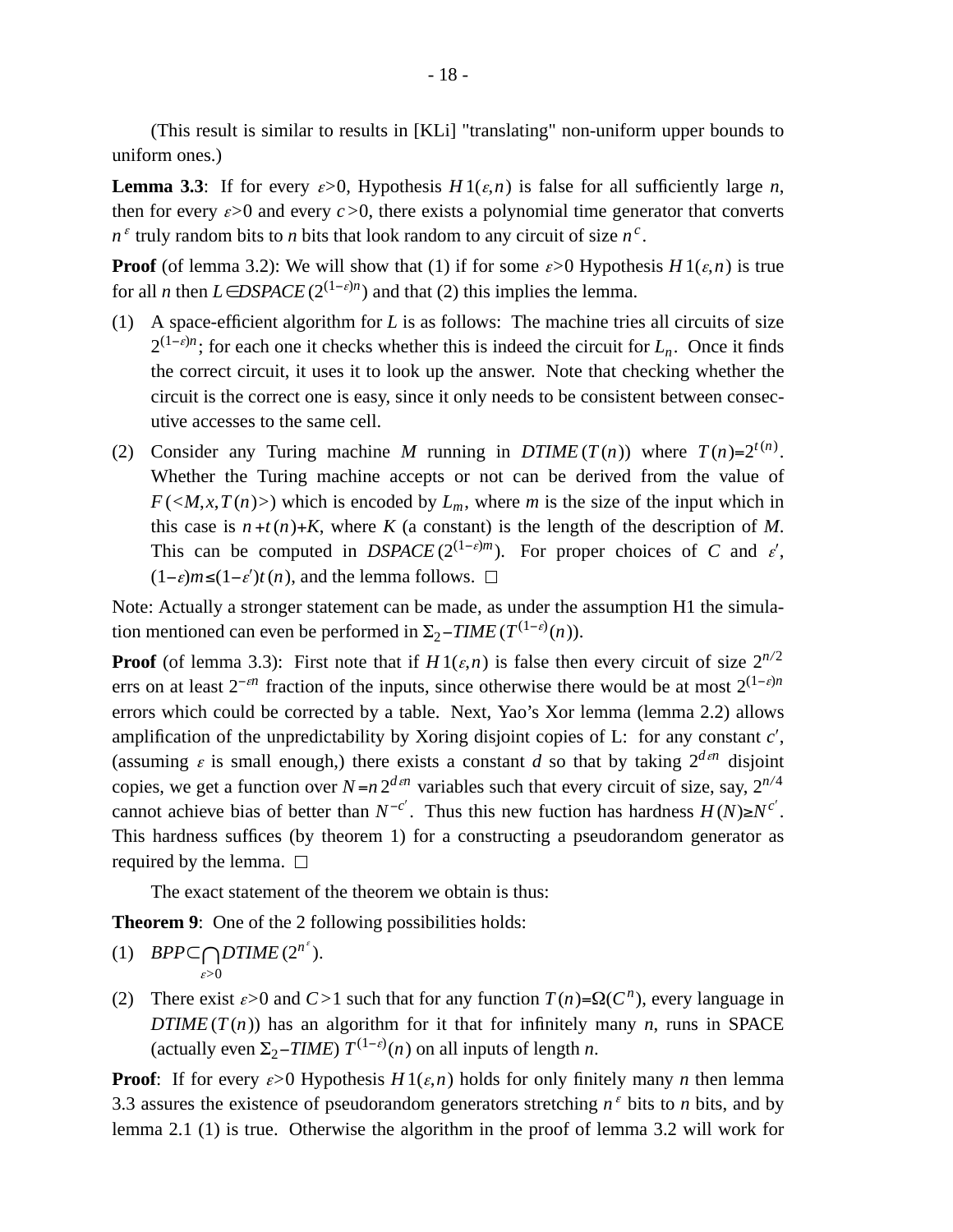some  $\varepsilon > 0$  and infinitely many *n* which implies (2).  $\Box$ 

## **4. Acknowledgements**

We would like to thank Laszlo Babai for suggesting AM=almost-NP? as an application of our result. We thank Silvio Micali for allowing us to steal the title of his Ph.D. thesis. We thank Oded Goldreich for pointing out an error in a previous version of this paper.

## **5. References**

- [AW] M. Ajtai and A. Wigderson, "Deterministic simulation of Probabilistic constant depth circuits", 26th FOCS, pp. 11-19, 1985.
- [Ba] L. Babai, "Trading group theory for randomness", 17th STOC, pp. 421-429, 1975.
- [BG] C.H. Bennett and J. Gill, "Relative to a random oracle A,  $P^A \neq NP^A \neq Co NP^A$ with probability 1", SIAM J. Comp. 10, 1981.
- [BaM] L. Babai and S. Moran, "Arthur Merlin games: a randomized proof system, and a hierarchy of complexity classes", JCSS 36(2), pp. 254-276, 1988.
- [BFNW]L. Babai, L. Fortnow, N. Nisan and A. Wigderson, "BPP has weak subexponential simulations unless EXPTIME has publishable proofs", proceedings of structures in complexity theory, 1991.
- [BH] R. Boppana and R. Hirschfeld, "Pseudorandom generators and complexity classes", In "Randomness and Computation", volume 5, Editor S. Micali, of Advances in Computing Research, JAI Press, Greenwich, 1989, 1--26.
- [BM] M. Blum and S. Micali, "How to generate cryptographically strong sequences of pseudo random bits", 23rd FOCS, pp. 112-117, 1982.
- [BNS] L. Babai, N. Nisan and M. Szegedy, "Multiparty protocols and logspace hard pseudorandom sequences", 21st STOC, pp. 1-11, 1989.
- [CKS] A. Chandra, D. Kozen and L. Stockmeyer, "Alternation", J. ACM 28, 1981.
- [FLS] M. Furst, R.J. Lipton and L. Stockmeyer, "Pseudo random number generation and space complexity", Information and Control, Vol. 64, 1985.
- [GM] S. Goldwasser and S. Micali, "Probabilistic Encryption", JCSS Vol. 28, No. 2, 1984.
- [GS] S. Goldwasser and M. Sipser, "Private coins vs. public coins in interactive proof systems", 18th STOC, pp. 59-68, 1986.
- [Ha] J. Hastad, "Computational limitations for small depth circuits", Ph.D. thesis, M.I.T. press, 1986.